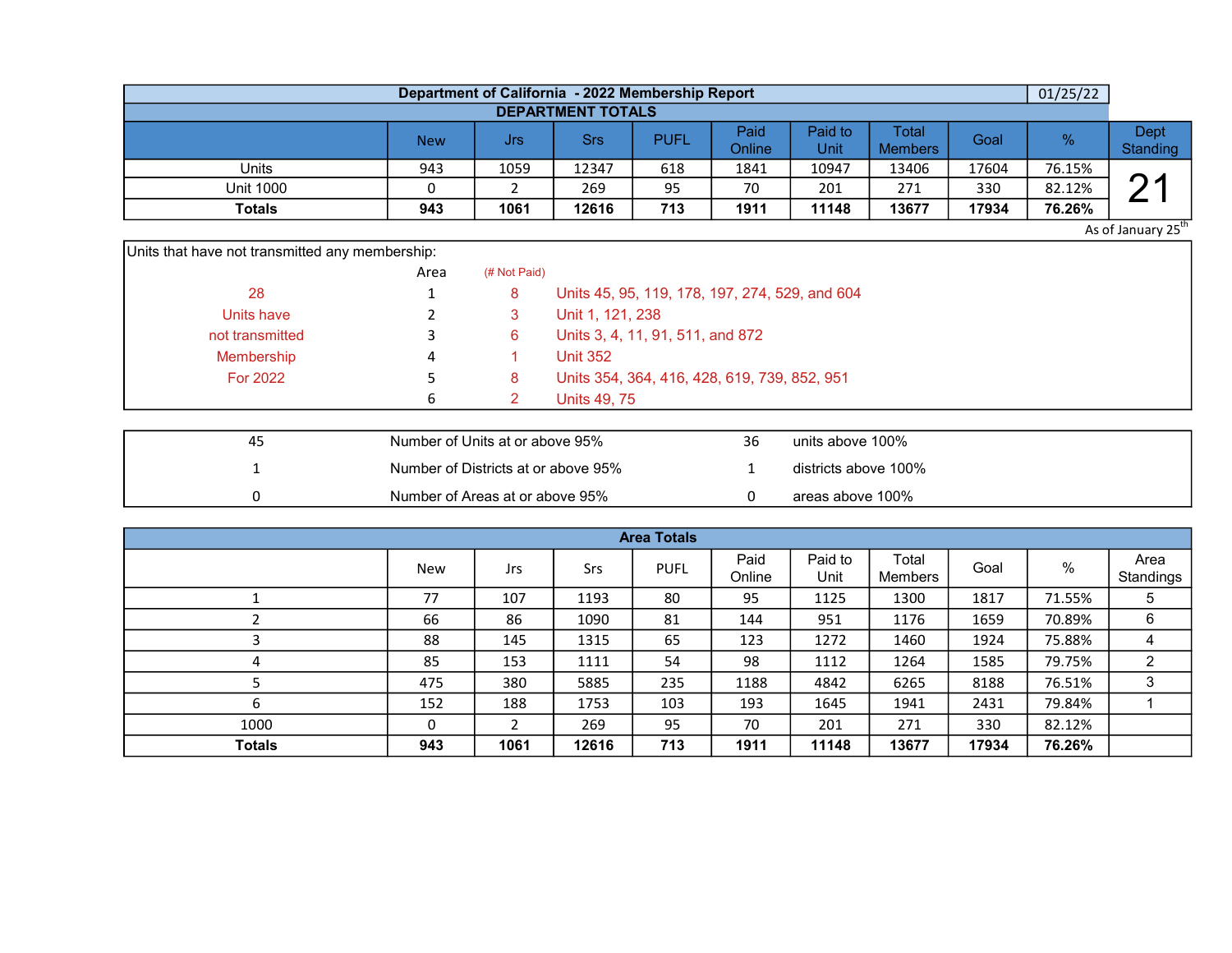| <b>District Totals</b>  |                                    |                                    |                         |                                   |                                    |                  |                  |            |                  |                              |  |
|-------------------------|------------------------------------|------------------------------------|-------------------------|-----------------------------------|------------------------------------|------------------|------------------|------------|------------------|------------------------------|--|
|                         | <b>New</b>                         | Jrs                                | Srs                     | <b>PUFL</b>                       | Paid<br>Online                     | Paid to<br>Unit  | Total<br>Members | Goal       | $\%$             | <b>District</b><br>Standings |  |
| $\mathbf{1}$            | 6                                  | 6                                  | 65                      | 5                                 | 4                                  | 62               | 71               | 97         | 73.20%           | 18                           |  |
| $\overline{2}$          | 20                                 | 11                                 | 186                     | 10                                | 16                                 | 171              | 197              | 296        | 66.55%           | 23                           |  |
| 3                       | $\mathbf 0$                        | 0                                  | 15                      | 3                                 | $\overline{2}$                     | 10               | 15               | 18         | 83.33%           | $\overline{7}$               |  |
| $\overline{\mathbf{4}}$ | 10                                 | 26                                 | 180                     | 6                                 | $\overline{7}$                     | 193              | 206              | 312        | 66.03%           | 25                           |  |
| 5                       | $\overline{13}$                    | $\overline{8}$                     | 257                     | $\overline{26}$                   | $\overline{28}$                    | 211              | $\overline{265}$ | 407        | 65.11%           | $\overline{26}$              |  |
| 6                       | $\overline{16}$                    | 49                                 | 299                     | $\overline{16}$                   | $\overline{25}$                    | $\overline{307}$ | 348              | 406        | 85.71%           | $\overline{3}$               |  |
| $\overline{7}$          | $\overline{12}$                    | $\overline{7}$                     | 191                     | $\overline{14}$                   | $\overline{13}$                    | $\overline{171}$ | 198              | 281        | 70.46%           | $\overline{22}$              |  |
| 8                       | $\mathsf 0$                        | 0                                  | $\overline{4}$          | 3                                 | $\mathbf{1}$                       | 0                | $\overline{4}$   | 30         | 13.33%           | $\overline{30}$              |  |
| 9                       | 0                                  | 6                                  | 46                      | 8                                 | $\overline{c}$                     | 42               | 52               | 86         | 60.47%           | $\overline{28}$              |  |
| 10                      | 3                                  | $\overline{3}$                     | 47                      | $6\overline{6}$                   | $\overline{0}$                     | 44               | 50               | 79         | 63.29%           | 27                           |  |
| $\overline{11}$         | $\overline{16}$                    | $\overline{27}$                    | 304                     | $\overline{19}$                   | $\overline{29}$                    | 283              | 331              | 411        | 80.54%           | 9                            |  |
| 12                      | $\overline{19}$<br>$\overline{14}$ | $\overline{34}$<br>$\overline{27}$ | 238<br>$\overline{211}$ | $\overline{7}$<br>$\overline{27}$ | $\overline{17}$<br>$\overline{13}$ | 248<br>198       | 272<br>238       | 351        | 77.49%           | 11<br>$\overline{17}$        |  |
| $\overline{13}$<br>14   | 10                                 | $\overline{35}$                    | $\overline{211}$        | $\overline{15}$                   | $\overline{29}$                    | 202              | $\overline{246}$ | 323<br>451 | 73.68%           | $\overline{29}$              |  |
| 15                      | $\overline{32}$                    | $\overline{32}$                    | 306                     | $\overline{15}$                   | $\overline{24}$                    | 299              | 338              | 367        | 54.55%<br>92.10% | $\overline{2}$               |  |
| 16                      | 85                                 | 52                                 | 784                     | 16                                | 64                                 | 756              | 836              | 988        | 84.62%           | 6                            |  |
| 17                      | 11                                 | 30                                 | 108                     | $\pmb{0}$                         | $\overline{c}$                     | 136              | 138              | 131        | 105.34%          | $\mathbf 1$                  |  |
|                         |                                    |                                    |                         |                                   |                                    |                  |                  |            |                  |                              |  |
| 18                      | 25                                 | 84                                 | 450                     | 41                                | 56                                 | 437              | 534              | 706        | 75.64%           | 13                           |  |
| 19                      | 65                                 | 48                                 | 676                     | 43                                | 76                                 | 605              | 724              | 979        | 73.95%           | 16                           |  |
| 20                      | 21                                 | 17                                 | 310                     | 23                                | 35                                 | 269              | 327              | 403        | 81.14%           | 8                            |  |
| 21                      | 85                                 | 96                                 | 896                     | 36                                | 158                                | 798              | 992              | 1494       | 66.40%           | 24                           |  |
| 22                      | 50                                 | 67                                 | 1045                    | 111                               | 142                                | 859              | 1112             | 1503       | 73.99%           | 15                           |  |
| 23                      | $\boldsymbol{9}$                   | 75                                 | 327                     | 11                                | 20                                 | 371              | 402              | 475        | 84.63%           | 5                            |  |
| 24                      | 21                                 | 35                                 | 209                     | 23                                | 38                                 | 183              | 244              | 334        | 73.05%           | 19                           |  |
| 25                      | 115                                | 105                                | 1248                    | 48                                | 114                                | 1191             | 1353             | 1866       | 72.51%           | 20                           |  |
| 26                      | 22                                 | $10$                               | 257                     | 12                                | 42                                 | 213              | 267              | 356        | 75.00%           | 14                           |  |
| 27                      | 11                                 | 17                                 | 256                     | 9                                 | 24                                 | 240              | 273              | 344        | 79.36%           | 10                           |  |
| 28                      | 27                                 | 40                                 | 525                     | 25                                | 86                                 | 454              | 565              | 785        | 71.97%           | 21                           |  |
| 29                      | 212                                | 71                                 | 2504                    | 31                                | 745                                | 1799             | 2575             | 3020       | 85.26%           | $\overline{4}$               |  |
| 30                      | 13                                 | 41                                 | 192                     | 9                                 | 29                                 | 195              | 233              | 305        | 76.39%           | 12                           |  |
| 1000                    | 0                                  | $\overline{2}$                     | 269                     | 95                                | 70                                 | 201              | 271              | 330        | 82.12%           |                              |  |
| <b>Totals</b>           | 943                                | 1061                               | 12616                   | 713                               | 1911                               | 11148            | 13677            | 17934      | 76.26%           |                              |  |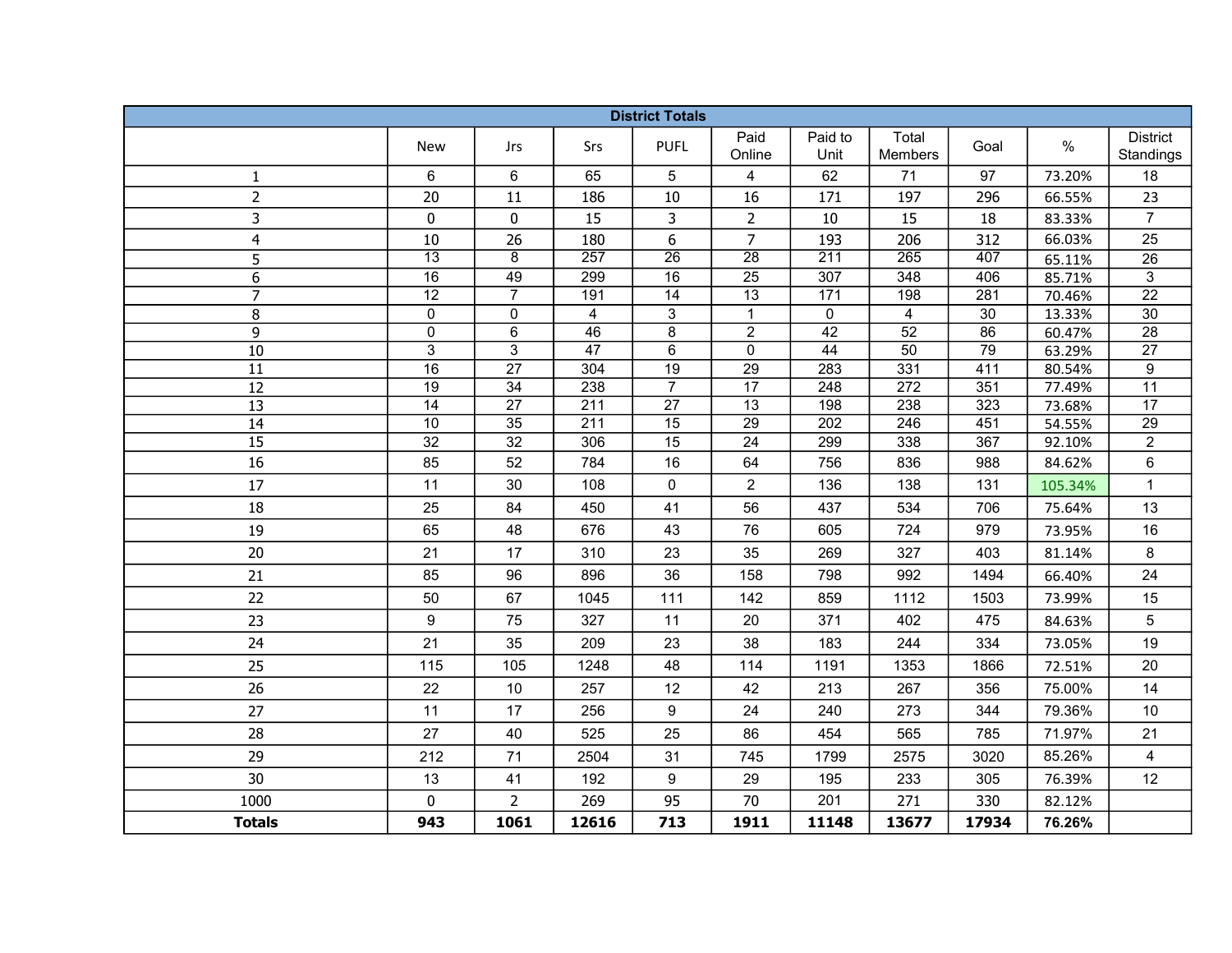|              | District 1 (Area 1)  |            |                                                   |     |             |             |                 |                         |      |          |                  |  |  |  |
|--------------|----------------------|------------|---------------------------------------------------|-----|-------------|-------------|-----------------|-------------------------|------|----------|------------------|--|--|--|
|              |                      |            | Department of California - 2022 Membership Report |     |             |             |                 |                         |      |          | 01/25/22         |  |  |  |
| Unit #       | Unit Name            | <b>New</b> | Jrs.                                              | Srs | <b>PUFL</b> | Paid Online | Paid to<br>Unit | Total<br><b>Members</b> | Goal | $\%$     | Unit<br>Standing |  |  |  |
| 96           | Sequoia              |            |                                                   | 21  |             | 0           | 18              | 23                      | 32   | 71.88%   |                  |  |  |  |
| 205          | <b>Walker Bailey</b> |            |                                                   | 21  |             |             | 25              | 25                      | 20   | 125.00%  |                  |  |  |  |
| 274          | Arcata               |            | 0                                                 | 4   |             |             | $\overline{0}$  | 4                       | 11   | 36.36%   |                  |  |  |  |
| 415          | Hoopa                |            | $\Omega$                                          | 19  |             |             | 19              | 19                      | 23   | 82.61%   |                  |  |  |  |
| 529          | Hopland              |            | 0                                                 | 0   |             | 0           | $\overline{0}$  | 0                       | 11   | $0.00\%$ |                  |  |  |  |
| <b>Total</b> |                      |            | 6                                                 | 65  |             | 4           | 62              | 71                      | 97   | 73.20%   |                  |  |  |  |

|              |                           |            |                                                   | District 2 (Area 1) |             |             |                 |                         |      |        |                  |
|--------------|---------------------------|------------|---------------------------------------------------|---------------------|-------------|-------------|-----------------|-------------------------|------|--------|------------------|
|              |                           |            | Department of California - 2022 Membership Report |                     |             |             |                 |                         |      |        | 01/25/22         |
| Unit #       | Unit Name                 | <b>New</b> | Jrs                                               | Srs                 | <b>PUFL</b> | Paid Online | Paid to<br>Unit | Total<br><b>Members</b> | Goal | %      | Unit<br>Standing |
| 92           | Cheula                    |            |                                                   | 58                  |             | 4           | 55              | 63                      | 80   | 78.75% |                  |
| 197          | Shasta                    |            |                                                   | 8                   |             | 4           | $\mathbf{0}$    |                         | 49   | 16.33% |                  |
| 369          | Willis Hollenbeak         |            |                                                   | 12                  |             |             | 11              | 12                      | 15   | 80.00% |                  |
| 720          | Shasta Dam                |            |                                                   | 49                  |             |             | 49              | 54                      | 72   | 75.00% | 3                |
| 746          | Glen L Wilson Sr- Seawolf | 8          |                                                   | 59                  |             | 4           | 56              | 60                      | 80   | 75.00% | 3                |
| <b>Total</b> |                           | 20         | 11                                                | 186                 | 10          | 16          | 171             | 197                     | 296  | 66.55% |                  |

|                                                   | District 3 (Area 1)  |            |     |     |             |                    |                 |                         |      |        |                  |  |  |
|---------------------------------------------------|----------------------|------------|-----|-----|-------------|--------------------|-----------------|-------------------------|------|--------|------------------|--|--|
| Department of California - 2020 Membership Report |                      |            |     |     |             |                    |                 |                         |      |        | 01/25/22         |  |  |
| Unit #                                            | Unit Name            | <b>New</b> | Jrs | Srs | <b>PUFL</b> | <b>Paid Online</b> | Paid to<br>Unit | Total<br><b>Members</b> | Goal | %      | Unit<br>Standing |  |  |
| 204                                               | <b>Thomas Tucker</b> |            |     | 15  |             | _                  | 10              | כו                      | 18   | 83.33% |                  |  |  |
| <b>Total</b>                                      |                      | Ω          |     | 15  |             | -                  | 10              | 15                      | 18   | 83.33% |                  |  |  |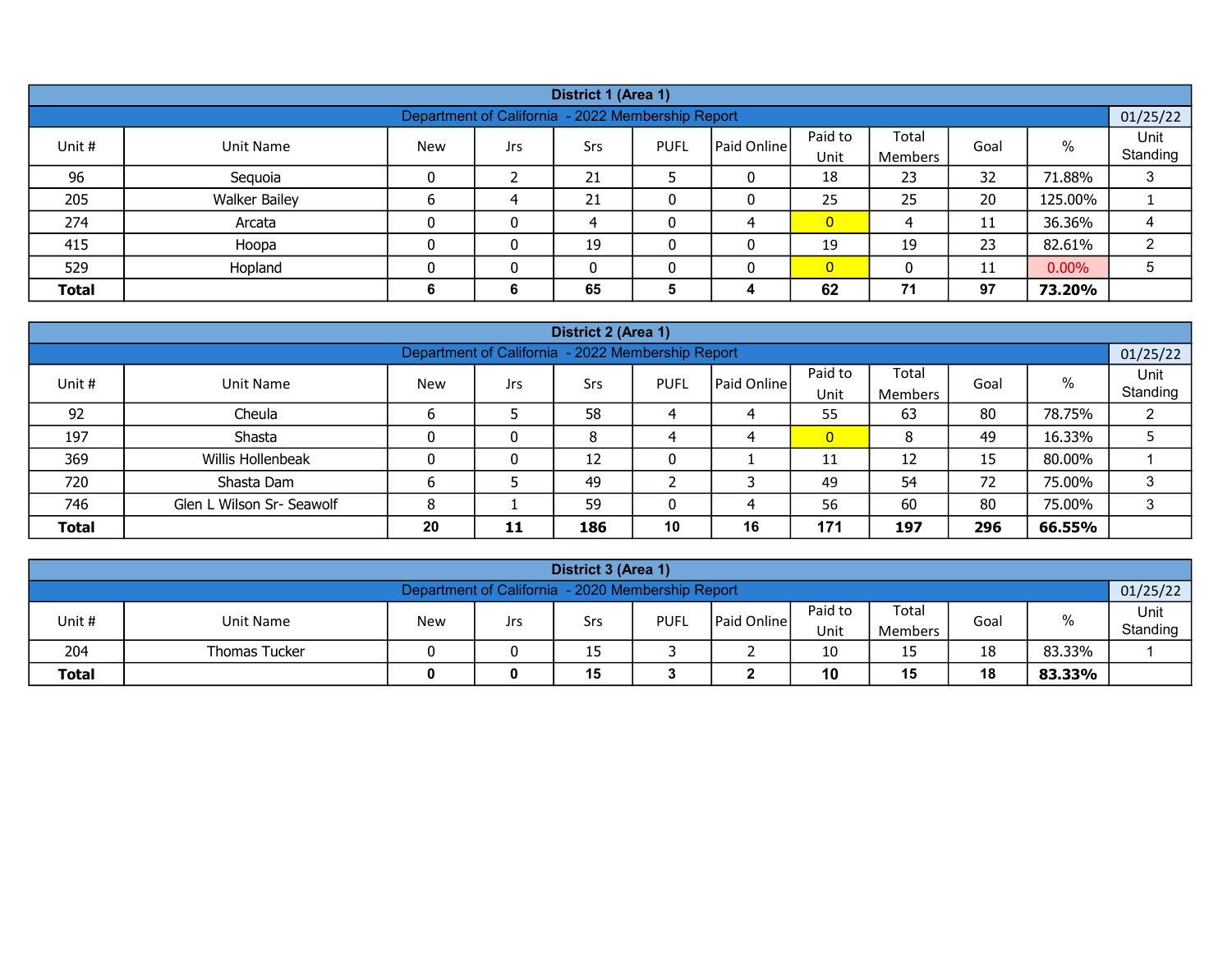|              |                     |            |                                                   | District 4 (Area 1) |                |                         |                 |                         |      |          |                  |
|--------------|---------------------|------------|---------------------------------------------------|---------------------|----------------|-------------------------|-----------------|-------------------------|------|----------|------------------|
|              |                     |            | Department of California - 2020 Membership Report |                     |                |                         |                 |                         |      |          | 01/25/22         |
| Unit #       | Unit Name           | <b>New</b> | Jrs                                               | Srs                 | <b>PUFL</b>    | Paid Online             | Paid to<br>Unit | Total<br><b>Members</b> | Goal | $\%$     | Unit<br>Standing |
| 42           | Yuba-Sutter         | 0          |                                                   | 16                  | $\overline{2}$ |                         | 14              | 17                      | 18   | 94.44%   |                  |
| 45           | Raisner             | 0          | $\Omega$                                          | $\mathbf{0}$        | 0              | 0                       | $\overline{0}$  | 0                       | 18   | $0.00\%$ | 8                |
| 95           | Oroville            | 0          | $\mathbf{0}$                                      | $\mathbf{0}$        | 0              | $\mathbf{0}$            | $\overline{0}$  | $\Omega$                | 26   | $0.00\%$ | 8                |
| 98           | Jefferson L Winn    | 0          | 9                                                 | 14                  | 0              | 0                       | 23              | 23                      | 26   | 88.46%   | $\overline{2}$   |
| 167          | Mount Lassen        |            | 6                                                 | 22                  |                |                         | 26              | 28                      | 33   | 84.85%   | 4                |
| 210          | South Butte         |            |                                                   | 13                  | 0              | $\mathbf{0}$            | 14              | 14                      | 16   | 87.50%   | 3                |
| 218          | Vernon Jewel Danley | 0          | 8                                                 | 71                  | 0              | $\overline{2}$          | 77              | 79                      | 99   | 79.80%   | 5                |
| 673          | Durham              | 0          | $\mathbf{0}$                                      | 14                  | $\mathbf{0}$   |                         | 13              | 14                      | 18   | 77.78%   | 6                |
| 807          | Linda               |            |                                                   | 30                  | 3              | $\overline{\mathbf{z}}$ | 26              | 31                      | 58   | 53.45%   | ⇁                |
| <b>Total</b> |                     | 10         | 26                                                | 180                 | 6              |                         | 193             | 206                     | 312  | 66.03%   |                  |

|        |                         |                |                                 | District 5 (Area 1)   |                          |                |                 |                         |      |         |                  |
|--------|-------------------------|----------------|---------------------------------|-----------------------|--------------------------|----------------|-----------------|-------------------------|------|---------|------------------|
|        |                         |                | <b>Department of California</b> |                       | - 2020 Membership Report |                |                 |                         |      |         | 01/25/22         |
| Unit # | Unit Name               | <b>New</b>     | <b>Jrs</b>                      | Srs                   | <b>PUFL</b>              | Paid Online    | Paid to<br>Unit | Total<br><b>Members</b> | Goal | %       | Unit<br>Standing |
| 21     | Theodore Roosevelt      | 0              | $\mathbf{0}$                    | 13                    | 3                        |                | 9               | 13                      | 63   | 20.63%  | 12               |
| 101    | Benicia                 | $\overline{2}$ | $\mathbf{0}$                    | 14                    | 3                        |                | 10              | 14                      | 10   | 140.00% | 1                |
| 111    | Sotoyome                |                | $\mathbf{0}$                    | 34                    | 3                        | 3              | 28              | 34                      | 43   | 79.07%  | 6                |
| 165    | Rago-Christopher        | 0              | $\mathbf{0}$                    | 20                    |                          | $\overline{4}$ | 15              | 20                      | 23   | 86.96%  | 5                |
| 178    | Rio Vista               | 0              | $\mathbf{0}$                    | $\mathbf{2}^{\prime}$ | 0                        | 2              | $\overline{0}$  | $\overline{2}$          | 14   | 14.29%  | 12               |
| 179    | San Anselmo             | 2              | 0                               | 21                    | 0                        | 3              | 18              | 21                      | 22   | 95.45%  | 3                |
| 194    | Tredway                 | 0              | $\mathbf{0}$                    | 13                    | $\overline{2}$           | 0              | 11              | 13                      | 10   | 130.00% | 1                |
| 199    | Saint Helena            |                | 3                               | 29                    | $\mathbf{0}$             | 3              | 29              | 32                      | 36   | 88.89%  | 4                |
| 208    | <b>Dixon</b>            | 2              | $\mathbf{0}$                    | 19                    | 0                        |                | 18              | 19                      | 34   | 55.88%  | 9                |
| 293    | William Russell Ledford | 0              | 4                               | 21                    | 6                        | 0              | 19              | 25                      | 40   | 62.50%  | 8                |
| 437    | Konocti                 | $\overline{2}$ | $\mathbf{0}$                    | 24                    | 2                        | 4              | 18              | 24                      | 54   | 44.44%  | 10               |
| 550    | Mare Island Navy Yard   | 3              | $\mathbf{0}$                    | 36                    | 3                        | $\mathbf{0}$   | 33              | 36                      | 48   | 75.00%  | $\overline{7}$   |
| Total  |                         | 13             | 8                               | 257                   | 26                       | 28             | 211             | 265                     | 407  | 65.11%  |                  |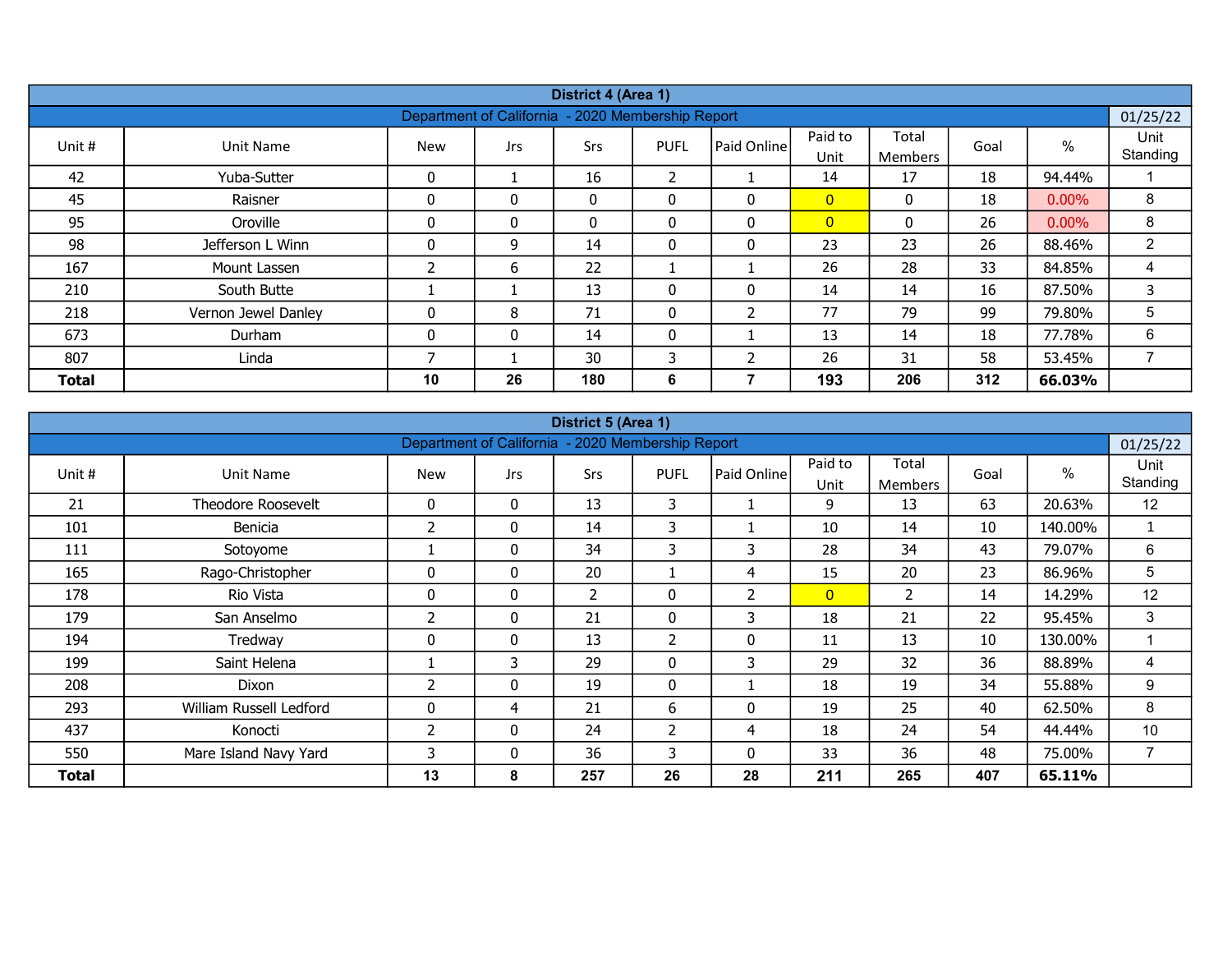|              |                  |            |     | District 6 (Area 1)                               |             |             |                 |                         |      |         |                  |
|--------------|------------------|------------|-----|---------------------------------------------------|-------------|-------------|-----------------|-------------------------|------|---------|------------------|
|              |                  |            |     | Department of California - 2020 Membership Report |             |             |                 |                         |      |         | 01/25/22         |
| Unit #       | Unit Name        | <b>New</b> | Jrs | Srs                                               | <b>PUFL</b> | Paid Online | Paid to<br>Unit | Total<br><b>Members</b> | Goal | %       | Unit<br>Standing |
| 77           | Yolo             |            |     | 27                                                | 0           |             | 30              | 32                      | 37   | 86.49%  | 4                |
| 233          | Laguna Elk Grove |            | 16  | 50                                                |             | 13          | 52              | 66                      | 74   | 89.19%  | 3                |
| 383          | Fair Oaks        |            | 11  | 48                                                |             |             | 57              | 59                      | 57   | 103.51% |                  |
| 521          | Haggin-Grant     | 8          | 14  | 127                                               | 0           |             | 134             | 141                     | 148  | 95.27%  | C                |
| 604          | Magellan         | 0          | 0   | 11                                                | 10          |             | $\overline{0}$  | 11                      | 33   | 33.33%  | 6                |
| 832          | Charles Eggen    |            |     | 36                                                | 4           |             | 34              | 39                      | 57   | 68.42%  | 5                |
| <b>Total</b> |                  | 16         | 49  | 299                                               | 16          | 25          | 307             | 348                     | 406  | 85.71%  |                  |

|              |                         |            |                                                   | District 7 (Area 1) |             |                    |                 |                  |      |         |                  |
|--------------|-------------------------|------------|---------------------------------------------------|---------------------|-------------|--------------------|-----------------|------------------|------|---------|------------------|
|              |                         |            | Department of California - 2020 Membership Report |                     |             |                    |                 |                  |      |         | 01/25/22         |
| Unit #       | Unit Name               | <b>New</b> | Jrs                                               | Srs                 | <b>PUFL</b> | <b>Paid Online</b> | Paid to<br>Unit | Total<br>Members | Goal | $\%$    | Unit<br>Standing |
| 119          | EL Dorado               |            | 0                                                 | 8                   |             |                    | $\overline{0}$  | 8                | 37   | 21.62%  | 6                |
| 130          | Frank Gallino           |            |                                                   | 31                  |             |                    | 31              | 33               | 48   | 68.75%  | 4                |
| 169          | Alyn W Butler           |            |                                                   | 51                  |             | L                  | 46              | 53               | 61   | 86.89%  | ∠                |
| 264          | James E Fowler          |            | 0                                                 | 10                  |             | 0                  | 10              | 10               | 10   | 100.00% |                  |
| 587          | Warren Mckeon           |            |                                                   | 60                  | 4           |                    | 56              | 63               | 77   | 81.82%  | 3                |
| 795          | Stella Van Dyke Johnson |            | $\mathbf{r}$                                      | 31                  |             |                    | 28              | 31               | 48   | 64.58%  | 5                |
| <b>Total</b> |                         | 12         |                                                   | 191                 | 14          | 13                 | 171             | 198              | 281  | 70.46%  |                  |

| District 8 (Area 2)                                                                                                                             |                                           |  |  |  |  |  |  |  |  |  |  |  |  |
|-------------------------------------------------------------------------------------------------------------------------------------------------|-------------------------------------------|--|--|--|--|--|--|--|--|--|--|--|--|
| Department of California - 2022 Membership Report                                                                                               |                                           |  |  |  |  |  |  |  |  |  |  |  |  |
| 01/25/22<br>Total<br>Paid to<br>%<br><b>IPaid Onlinel</b><br>Goal<br>Unit #<br>PUFL<br>Unit Name<br><b>New</b><br>Srs<br>Jrs<br>Unit<br>Members |                                           |  |  |  |  |  |  |  |  |  |  |  |  |
|                                                                                                                                                 | Standing<br>30<br>13.33%<br>San Francisco |  |  |  |  |  |  |  |  |  |  |  |  |
| <b>Total</b><br>30<br>13.33%<br>0<br>Ω                                                                                                          |                                           |  |  |  |  |  |  |  |  |  |  |  |  |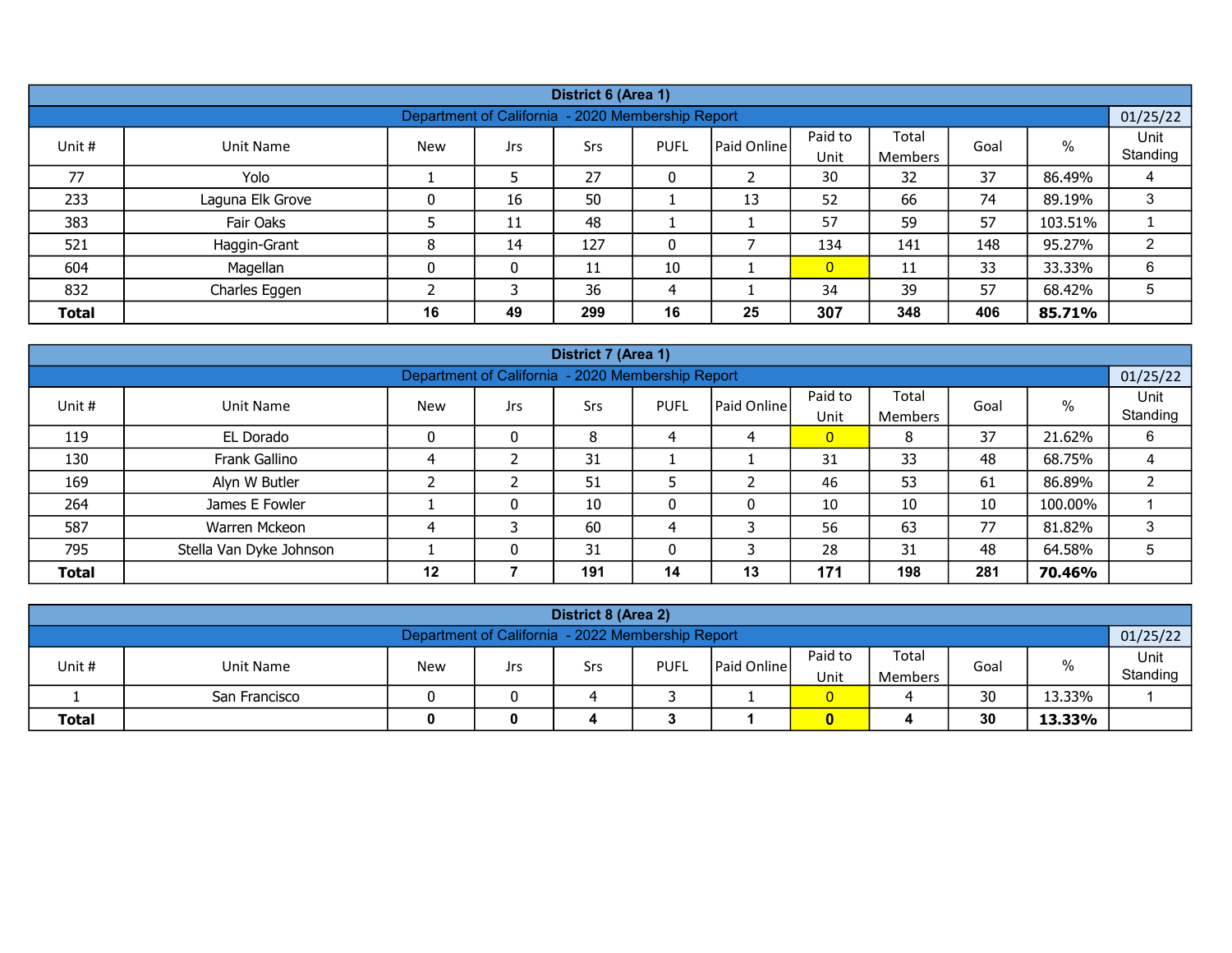| District 9 (Area 2)                                                                                                                                |                                                |  |  |    |  |  |    |    |    |        |  |  |  |  |
|----------------------------------------------------------------------------------------------------------------------------------------------------|------------------------------------------------|--|--|----|--|--|----|----|----|--------|--|--|--|--|
| Department of California - 2022 Membership Report<br>01/25/22                                                                                      |                                                |  |  |    |  |  |    |    |    |        |  |  |  |  |
| Paid to<br>Total<br>$\%$<br>Unit #<br><b>Paid Online</b><br><b>New</b><br><b>PUFL</b><br>Unit Name<br>Srs<br>Goal<br>Jrs<br>Unit<br><b>Members</b> |                                                |  |  |    |  |  |    |    |    |        |  |  |  |  |
| 161                                                                                                                                                | Harding-Hola                                   |  |  | 32 |  |  | 31 | 37 | 43 | 86.05% |  |  |  |  |
| 202                                                                                                                                                | 43<br>34.88%<br>Roy Frerichs<br>14<br>15<br>11 |  |  |    |  |  |    |    |    |        |  |  |  |  |
| 42<br>86<br><b>Total</b><br>52<br>60.47%<br>46<br>6                                                                                                |                                                |  |  |    |  |  |    |    |    |        |  |  |  |  |

| District 10 (Area 2)                                                                                                                         |                                               |  |  |    |  |  |    |    |    |        |  |  |  |  |
|----------------------------------------------------------------------------------------------------------------------------------------------|-----------------------------------------------|--|--|----|--|--|----|----|----|--------|--|--|--|--|
| Department of California - 2022 Membership Report<br>01/25/22                                                                                |                                               |  |  |    |  |  |    |    |    |        |  |  |  |  |
| Paid to<br>Total<br>$\%$<br><b>IPaid Online</b><br>Unit #<br><b>New</b><br><b>PUFL</b><br>Unit Name<br>Goal<br>Srs<br>Jrs<br>Unit<br>Members |                                               |  |  |    |  |  |    |    |    |        |  |  |  |  |
| 68                                                                                                                                           | Hayward                                       |  |  | 20 |  |  | 20 | 22 | 32 | 68.75% |  |  |  |  |
| 117                                                                                                                                          | 27<br>28<br>47<br>59.57%<br>San Leandro<br>24 |  |  |    |  |  |    |    |    |        |  |  |  |  |
| 79<br><b>Total</b><br>47<br>44<br>50<br>63.29%                                                                                               |                                               |  |  |    |  |  |    |    |    |        |  |  |  |  |

|                                                                                                                                                          |                    |          |                                                   | District 11 (Area 3) |    |    |     |     |     |         |          |  |  |
|----------------------------------------------------------------------------------------------------------------------------------------------------------|--------------------|----------|---------------------------------------------------|----------------------|----|----|-----|-----|-----|---------|----------|--|--|
|                                                                                                                                                          |                    |          | Department of California - 2022 Membership Report |                      |    |    |     |     |     |         | 01/25/22 |  |  |
| Paid to<br>Total<br>%<br>Unit #<br><b>PUFL</b><br>l Paid Online l<br><b>Unit Name</b><br><b>New</b><br>Srs<br>Goal<br>Jrs<br>Standing<br>Unit<br>Members |                    |          |                                                   |                      |    |    |     |     |     |         |          |  |  |
| 16                                                                                                                                                       | Karl Ross          |          |                                                   | 60                   | 10 | 8  | 46  | 64  | 89  | 71.91%  | 5        |  |  |
| 22                                                                                                                                                       | Lodi               | $\Omega$ | 0                                                 | 33                   | ว  |    | 26  | 33  | 40  | 82.50%  | 3        |  |  |
| 108                                                                                                                                                      | Amador             | 10       |                                                   | 70                   |    | 5  | 67  | 73  | 69  | 105.80% |          |  |  |
| 190                                                                                                                                                      | Clinton Mccausland |          |                                                   | 19                   | ∍  |    | 17  | 21  | 27  | 77.78%  | 4        |  |  |
| 249                                                                                                                                                      | Mcfall-Grisham     |          | 9                                                 | 37                   |    |    | 37  | 46  | 64  | 71.88%  | 6        |  |  |
| 376<br>53<br>62<br>75<br>$\overline{2}$<br>82.67%<br>0<br>Calaveras<br>9<br>59                                                                           |                    |          |                                                   |                      |    |    |     |     |     |         |          |  |  |
| 803<br>32<br>32<br>47<br>68.09%<br>Ed Stewart<br>31<br>0<br>0                                                                                            |                    |          |                                                   |                      |    |    |     |     |     |         |          |  |  |
| <b>Total</b>                                                                                                                                             |                    | 16       | 27                                                | 304                  | 19 | 29 | 283 | 331 | 411 | 80.54%  |          |  |  |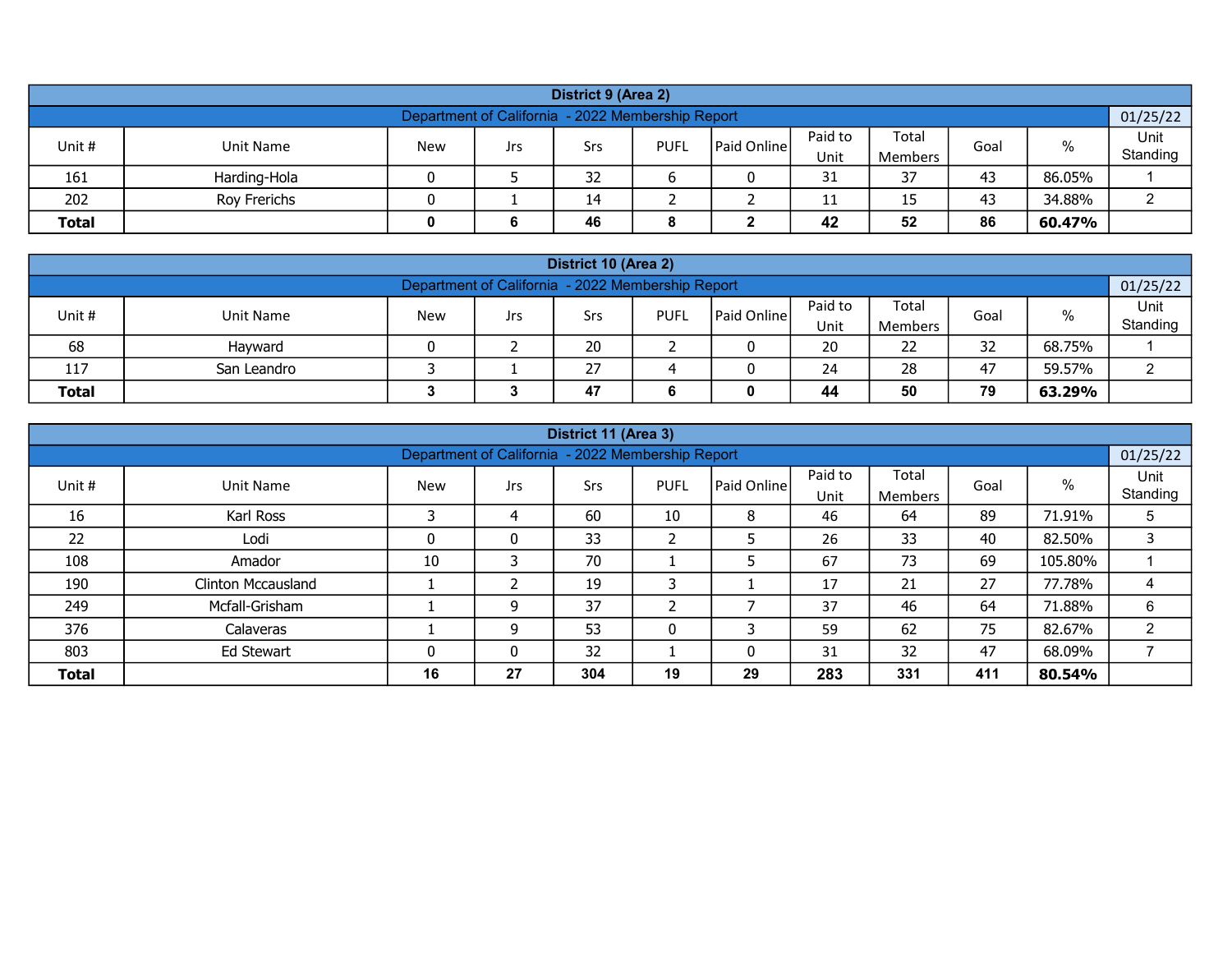|              |                   |              |              | District 12 (Area 3)                              |              |                          |                 |                  |      |          |                  |
|--------------|-------------------|--------------|--------------|---------------------------------------------------|--------------|--------------------------|-----------------|------------------|------|----------|------------------|
|              |                   |              |              | Department of California - 2022 Membership Report |              |                          |                 |                  |      |          | 01/25/22         |
| Unit #       | Unit Name         | <b>New</b>   | <b>Jrs</b>   | Srs                                               | <b>PUFL</b>  | Paid Online              | Paid to<br>Unit | Total<br>Members | Goal | %        | Unit<br>Standing |
| 74           | Modesto           |              | 0            | 27                                                | 2            | 4                        | 21              | 27               | 39   | 69.23%   | 6                |
| 83           | Merced            | 4            | 16           | 79                                                | 2            | ⇁                        | 86              | 95               | 120  | 79.17%   | $\overline{2}$   |
| 91           | George J Hatfield | 0            | $\mathbf{0}$ | $\mathbf{0}$                                      | $\mathbf{0}$ | 0                        | $\overline{0}$  | 0                | 10   | $0.00\%$ | 8                |
| 166          | James V Pernetti  | 13           | 10           | 73                                                | 0            | $\overline{\mathcal{L}}$ | 81              | 83               | 72   | 115.28%  |                  |
| 168          | Elijah B Hayes    | $\mathbf{0}$ | 5            | 18                                                |              | $\mathbf{0}$             | 22              | 23               | 31   | 74.19%   | 5                |
| 240          | Manuel M Lopes    |              | $\mathbf{0}$ | 21                                                | 0            | 3                        | 18              | 21               | 28   | 75.00%   | 4                |
| 491          | Ceres             | 0            | 3            | 9                                                 | ົາ           | 0                        | 10              | 12               | 18   | 66.67%   | ⇁                |
| 567          | Mariposa          | 0            | $\mathbf{0}$ | 11                                                | 0            |                          | 10              | 11               | 14   | 78.57%   | 3                |
| 872          | Scranton & Qualle | $\Omega$     | $\Omega$     | $\Omega$                                          | 0            | $\mathbf{0}$             | $\overline{0}$  | $\Omega$         | 19   | $0.00\%$ | 8                |
| <b>Total</b> |                   | 19           | 34           | 238                                               | 7            | 17                       | 248             | 272              | 351  | 77.49%   |                  |

| District 13 (Area 2)                                                                                                                              |                                                               |    |    |     |    |    |     |     |     |         |   |  |  |  |  |
|---------------------------------------------------------------------------------------------------------------------------------------------------|---------------------------------------------------------------|----|----|-----|----|----|-----|-----|-----|---------|---|--|--|--|--|
|                                                                                                                                                   | Department of California - 2022 Membership Report<br>01/25/22 |    |    |     |    |    |     |     |     |         |   |  |  |  |  |
| Paid to<br>Total<br>%<br>l Paid Online l<br>Unit #<br><b>PUFL</b><br><b>New</b><br>Goal<br>Unit Name<br>Srs<br>Jrs<br>Standing<br>Unit<br>Members |                                                               |    |    |     |    |    |     |     |     |         |   |  |  |  |  |
| 217                                                                                                                                               | Gilroy                                                        |    | 11 | 41  |    |    | 52  | 52  | 50  | 104.00% |   |  |  |  |  |
| 318                                                                                                                                               | <b>Willow Glen</b>                                            |    | 0  |     |    |    |     |     | 12  | 33.33%  |   |  |  |  |  |
| 419                                                                                                                                               | Santa Clara                                                   |    | 11 | 126 | 13 | 4  | 120 | 137 | 141 | 97.16%  |   |  |  |  |  |
| 564                                                                                                                                               | <b>Mission City</b>                                           |    |    | 27  |    |    | 26  | 32  | 47  | 68.09%  |   |  |  |  |  |
| 791                                                                                                                                               | Mayfair                                                       |    | 0  | 13  |    |    | -1  | 13  | 73  | 17.81%  | 5 |  |  |  |  |
| <b>Total</b>                                                                                                                                      |                                                               | 14 | 27 | 211 | 27 | 13 | 198 | 238 | 323 | 73.68%  |   |  |  |  |  |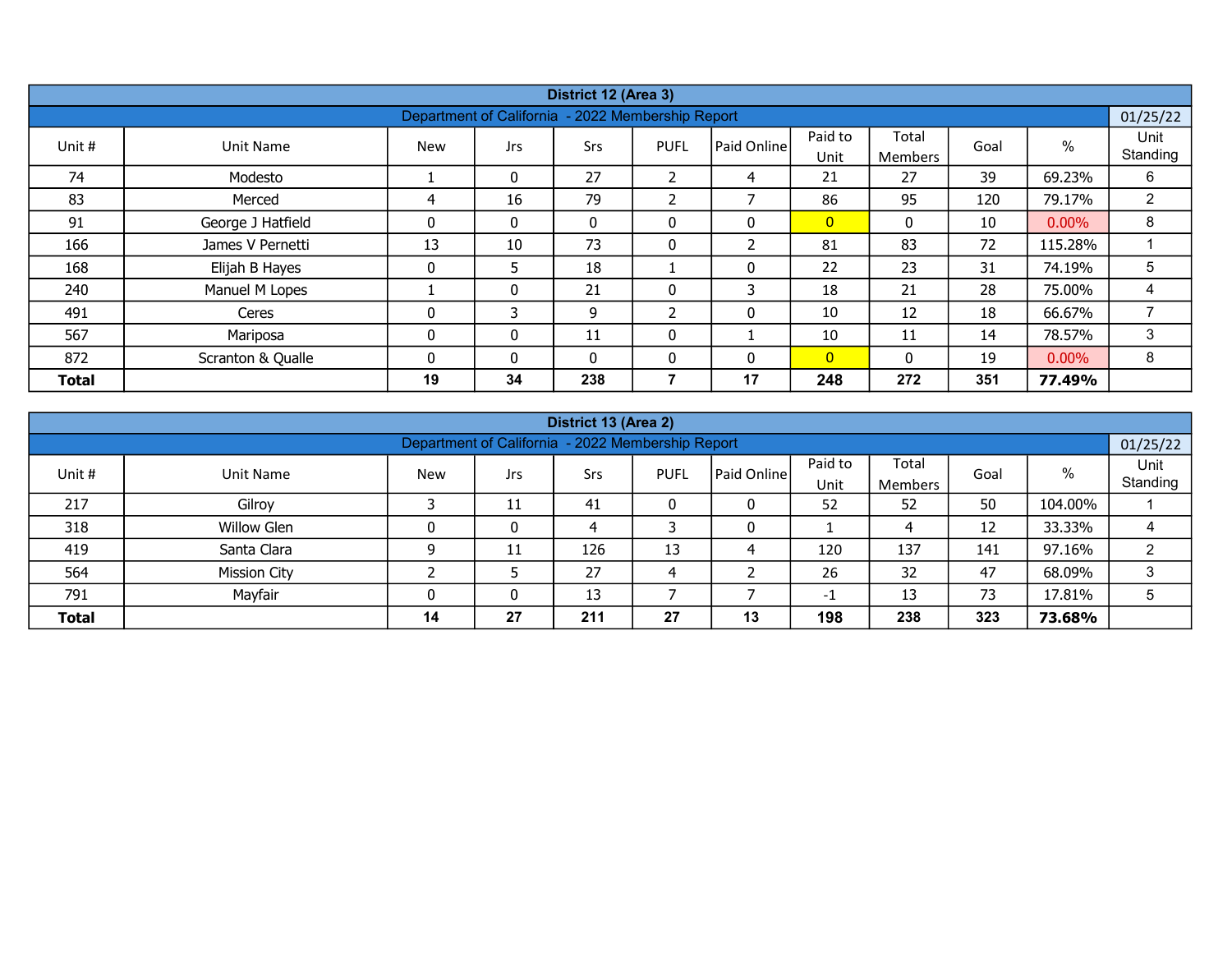| District 14 (Area 3)<br>Department of California - 2022 Membership Report |                     |                |                |     |                |                |                 |                         |      |        |                  |  |  |
|---------------------------------------------------------------------------|---------------------|----------------|----------------|-----|----------------|----------------|-----------------|-------------------------|------|--------|------------------|--|--|
|                                                                           |                     |                |                |     |                |                |                 |                         |      |        | 01/25/22         |  |  |
| Unit #                                                                    | Unit Name           | <b>New</b>     | <b>Jrs</b>     | Srs | <b>PUFL</b>    | Paid Online    | Paid to<br>Unit | Total<br><b>Members</b> | Goal | $\%$   | Unit<br>Standing |  |  |
| 3                                                                         | Hanford             | $\mathbf{0}$   | $\mathbf{0}$   | 3   | $\overline{2}$ |                | $\overline{0}$  | 3                       | 79   | 3.80%  | 11               |  |  |
| 4                                                                         | Charlie Waters      | 0              | 0              |     | 0              |                | $\overline{0}$  |                         | 18   | 5.56%  | 10               |  |  |
| 11                                                                        | Madera              | 0              | 0              | 2   | $\overline{2}$ | 0              | $\overline{0}$  | 2                       | 10   | 20.00% | 9                |  |  |
| 23                                                                        | William Lee Netzer  |                | $\overline{2}$ | 11  | 0              |                | 12              | 13                      | 17   | 76.47% | 3                |  |  |
| 110                                                                       | Oakhurst            |                | $\overline{2}$ | 18  | $\mathbf{0}$   | 0              | 20              | 20                      | 42   | 47.62% | $\overline{7}$   |  |  |
| 147                                                                       | Cecil Cox           | 3              | 15             | 56  | 5              |                | 65              | 71                      | 98   | 72.45% | 4                |  |  |
| 191                                                                       | Kingsburg           | $\overline{2}$ | 6              | 44  | $\mathbf{0}$   | $\overline{2}$ | 48              | 50                      | 64   | 78.13% | $\overline{2}$   |  |  |
| 346                                                                       | Firebaugh           | 0              | $\mathbf{0}$   | 5.  | $\mathbf{0}$   | 0              | 5               | 5                       | 11   | 45.45% | 8                |  |  |
| 355                                                                       | Westland            | $\mathbf{0}$   | 0              | 9   | $\mathbf{0}$   | $\mathbf{0}$   | 9               | 9                       | 11   | 81.82% |                  |  |  |
| 509                                                                       | Fresno Federal      | 3              | 3              | 56  | 6              | 10             | 43              | 59                      | 82   | 71.95% | 5                |  |  |
| 511                                                                       | <b>State Center</b> | 0              | 7              | 6   | 0              | 13             | $\overline{0}$  | 13                      | 19   | 68.42% | 6                |  |  |
| Total                                                                     |                     | 10             | 35             | 211 | 15             | 29             | 202             | 246                     | 451  | 54.55% |                  |  |  |

|                                                                                                                                                         |                   |    |    | District 15 (Area 3)                              |    |    |     |     |     |         |                |  |  |
|---------------------------------------------------------------------------------------------------------------------------------------------------------|-------------------|----|----|---------------------------------------------------|----|----|-----|-----|-----|---------|----------------|--|--|
|                                                                                                                                                         |                   |    |    | Department of California - 2022 Membership Report |    |    |     |     |     |         | 01/25/22       |  |  |
| Paid to<br>Total<br>$\%$<br>Paid Online<br>Unit #<br><b>PUFL</b><br>Unit Name<br><b>New</b><br>Srs<br>Goal<br>Jrs<br>Standing<br>Unit<br><b>Members</b> |                   |    |    |                                                   |    |    |     |     |     |         |                |  |  |
| 20                                                                                                                                                      | Porterville       |    | 9  | 46                                                |    | 3  | 50  | 55  | 55  | 100.00% | $\overline{2}$ |  |  |
| 26                                                                                                                                                      | Bakersfield       |    | 0  | 65                                                |    | 6  | 59  | 65  | 89  | 73.03%  |                |  |  |
| 94                                                                                                                                                      | Exeter            | 0  |    | 23                                                | b  | 10 | 8   | 24  | 32  | 75.00%  | 5              |  |  |
| 124                                                                                                                                                     | Merle Reed        | 14 | 14 | 98                                                |    | 4  | 106 | 112 | 102 | 109.80% |                |  |  |
| 213                                                                                                                                                     | Leslie L Robinson | 0  | 4  | 30                                                | 0  |    | 33  | 34  | 34  | 100.00% | 2              |  |  |
| 32<br>36<br>39<br>Tehachapi<br>92.31%<br>221<br>12<br>36<br>0<br>0<br>4                                                                                 |                   |    |    |                                                   |    |    |     |     |     |         |                |  |  |
| 16<br>12<br>75.00%<br>711<br>Kern River Valley<br>12<br>5<br>$\mathbf{0}$<br>0<br>12                                                                    |                   |    |    |                                                   |    |    |     |     |     |         |                |  |  |
| <b>Total</b>                                                                                                                                            |                   | 32 | 32 | 306                                               | 15 | 24 | 299 | 338 | 367 | 92.10%  |                |  |  |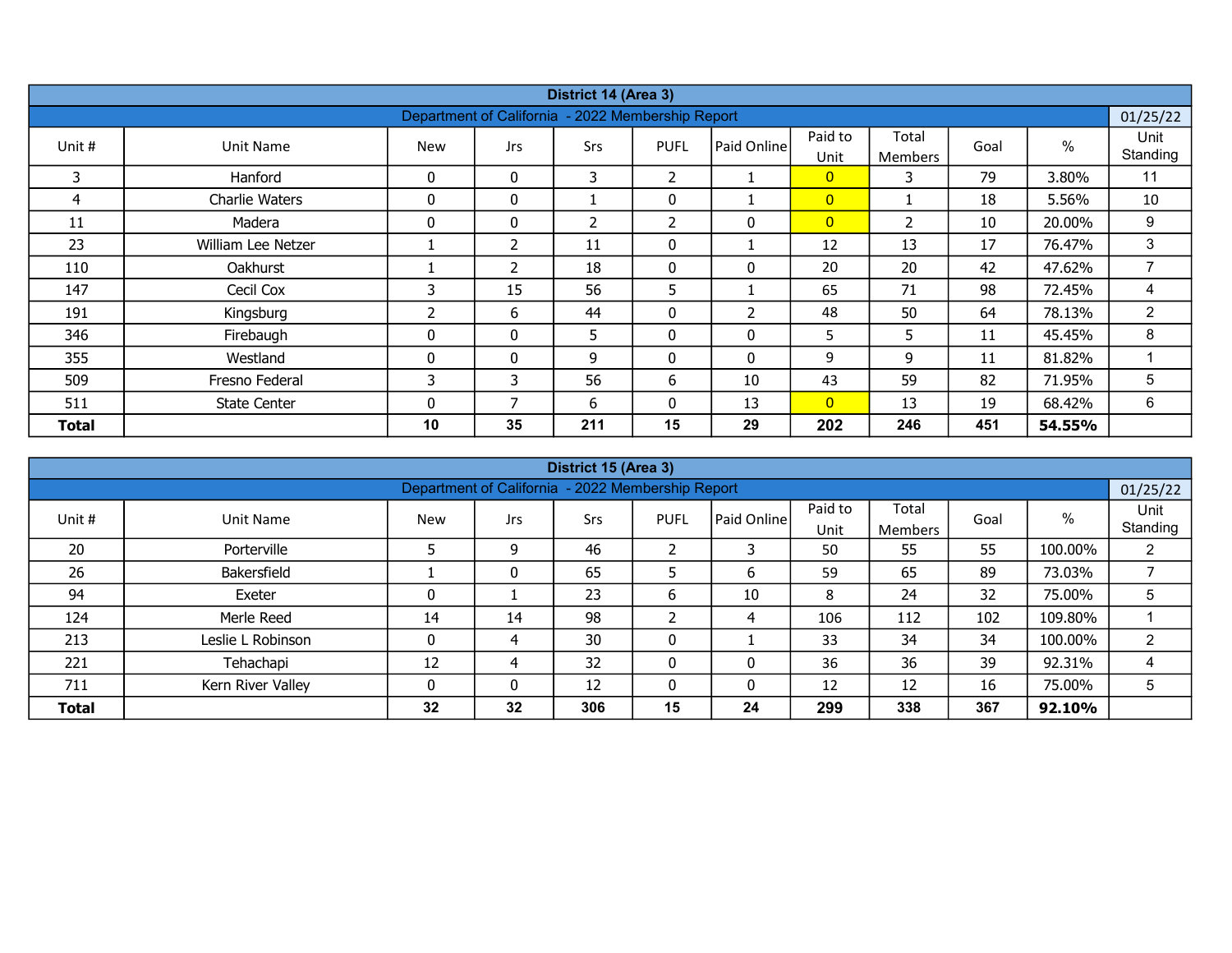|              |                           |     |                                                   | District 16 (Area 6) |                |                |                |                |      |               |                |
|--------------|---------------------------|-----|---------------------------------------------------|----------------------|----------------|----------------|----------------|----------------|------|---------------|----------------|
|              |                           |     | Department of California - 2022 Membership Report |                      |                |                |                |                |      |               | 01/25/22       |
| Unit #       | Unit Name                 | New | <b>Jrs</b>                                        | Srs                  | <b>PUFL</b>    | Paid Online    | Paid to        | Total          | Goal | $\frac{0}{0}$ | Unit           |
|              |                           |     |                                                   |                      |                |                | Unit           | <b>Members</b> |      |               | Standing       |
| 48           | Oxnard                    | 0   | 10                                                | 56                   | 3              | 3              | 60             | 66             | 83   | 79.52%        | 10             |
| 49           | Santa Barbara             | 0   | 0                                                 | 3                    | 0              | 3              | $\overline{0}$ | 3              | 12   | 25.00%        | 14             |
| 50           | Paso Robles               | 0   |                                                   | 16                   | 0              |                | 16             | 17             | 19   | 89.47%        | 5              |
| 56           | Corporal Marshal N Braden | 6   | 8                                                 | 62                   | $\mathbf{1}$   | 8              | 61             | 70             | 90   | 77.78%        | 11             |
| 66           | San Luis Obispo           | 5   | 4                                                 | 59                   | 0              | 4              | 59             | 63             | 65   | 96.92%        | $\overline{2}$ |
| 125          | Vandenberg                | 0   | $\mathbf{0}$                                      | 32                   | $\overline{2}$ | $\overline{2}$ | 28             | 32             | 38   | 84.21%        | 9              |
| 136          | Arroyo Grande             | 7   |                                                   | 72                   | $\overline{2}$ | 5              | 66             | 73             | 77   | 94.81%        | 3              |
| 211          | William "Will" Proud      | 7   |                                                   | 67                   | 3              | 4              | 61             | 68             | 94   | 72.34%        | 13             |
| 339          | Ventura                   | 0   | 8                                                 | 22                   |                | 1              | 28             | 30             | 41   | 73.17%        | 12             |
| 432          | Cambria                   | 27  | 3                                                 | 107                  | $\overline{2}$ | 1              | 107            | 110            | 128  | 85.94%        | 6              |
| 482          | Walter "Ski" Gamulski     | 2   | 6                                                 | 43                   | 0              | 0              | 49             | 49             | 54   | 90.74%        | 4              |
| 502          | Moorpark                  |     | 1                                                 | 21                   | 0              | 4              | 18             | 22             | 26   | 84.62%        | $\overline{7}$ |
| 534          | Orcutt                    | 14  | $\mathbf{0}$                                      | 43                   |                | $\overline{2}$ | 40             | 43             | 36   | 119.44%       |                |
| 741          | Camarillo                 | 16  | 9                                                 | 181                  |                | 26             | 163            | 190            | 225  | 84.44%        | 8              |
| <b>Total</b> |                           | 85  | 52                                                | 784                  | 16             | 64             | 756            | 836            | 988  | 84.62%        |                |

| District 17 (Area 4)                                                                                                                     |                                                       |  |  |    |  |  |    |    |    |         |   |  |  |  |
|------------------------------------------------------------------------------------------------------------------------------------------|-------------------------------------------------------|--|--|----|--|--|----|----|----|---------|---|--|--|--|
| Department of California - 2022 Membership Report<br>01/25/22                                                                            |                                                       |  |  |    |  |  |    |    |    |         |   |  |  |  |
| Paid to<br>Total<br>%<br><b>Paid Online</b><br>Unit #<br><b>New</b><br><b>PUFL</b><br>Goal<br>Unit Name<br>Srs<br>Jrs<br>Unit<br>Members |                                                       |  |  |    |  |  |    |    |    |         |   |  |  |  |
| 302                                                                                                                                      | Standing<br>52<br>Allied<br>47<br>53<br>101.92%<br>53 |  |  |    |  |  |    |    |    |         |   |  |  |  |
| 309                                                                                                                                      | Los Angeles Sheriff's Star                            |  |  | 30 |  |  | 32 | 33 | 31 | 106.45% | ⌒ |  |  |  |
| 628                                                                                                                                      | 48<br>52<br>108.33%<br>Chinatown<br>31<br>21<br>51    |  |  |    |  |  |    |    |    |         |   |  |  |  |
| 136<br>108<br>131<br>30<br>138<br><b>Total</b><br>105.34%<br>11                                                                          |                                                       |  |  |    |  |  |    |    |    |         |   |  |  |  |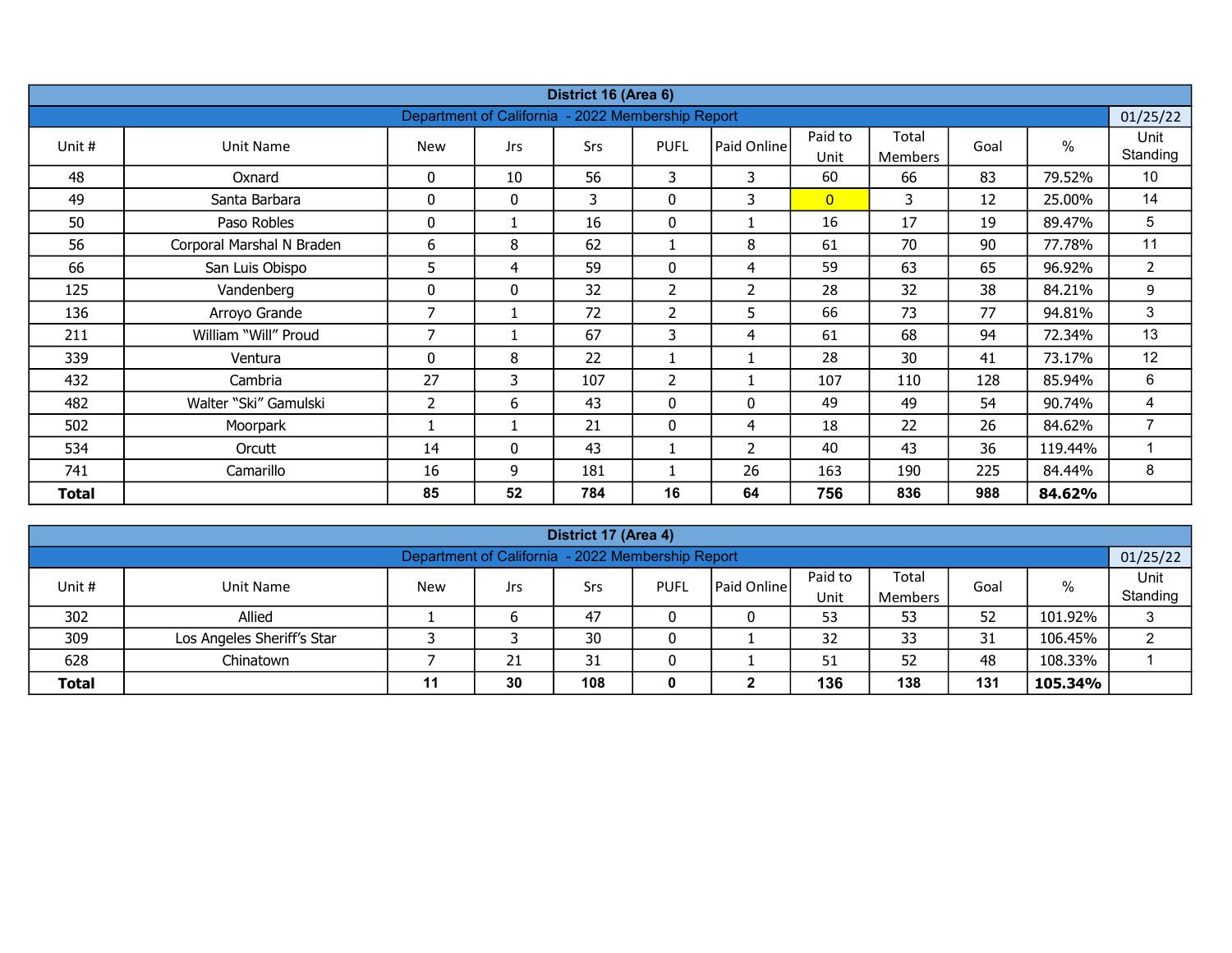|        |                       |              |                          | District 18 (Area 6) |                          |                |                 |                         |      |         |                  |
|--------|-----------------------|--------------|--------------------------|----------------------|--------------------------|----------------|-----------------|-------------------------|------|---------|------------------|
|        |                       |              | Department of California |                      | - 2022 Membership Report |                |                 |                         |      |         | 01/25/22         |
| Unit # | <b>Unit Name</b>      | <b>New</b>   | <b>Jrs</b>               | Srs                  | <b>PUFL</b>              | Paid Online    | Paid to<br>Unit | Total<br><b>Members</b> | Goal | $\%$    | Unit<br>Standing |
| 13     | Pasadena              | $\mathbf 0$  | 14                       | 30                   | $\overline{2}$           | 3              | 39              | 44                      | 53   | 83.02%  | 6                |
| 30     | Pomoma Charles P Rowe | 2            | 2                        | 33                   | 2                        |                | 32              | 35                      | 60   | 58.33%  | 10               |
| 75     | La Puente             | $\mathbf{0}$ | $\mathbf{0}$             | 7                    | 4                        | 3              | $\overline{0}$  | 7                       | 34   | 20.59%  | 12               |
| 139    | Alhambra              | 3            | 5                        | 53                   | 5                        | 5              | 48              | 58                      | 58   | 100.00% | 3                |
| 180    | Canyon City           | 3            | 6                        | 46                   | 4                        | 7              | 41              | 52                      | 45   | 115.56% | $\overline{2}$   |
| 241    | Abraham Lincoln       | 6            | $\mathbf{0}$             | 23                   | $\overline{2}$           | $\overline{2}$ | 19              | 23                      | 23   | 100.00% | 3                |
| 261    | El Monte              | 0            | 6                        | 18                   | 0                        |                | 23              | 24                      | 44   | 54.55%  | 11               |
| 280    | East Pasadena         |              |                          | 43                   | 5                        | 3              | 36              | 44                      | 58   | 75.86%  | $\overline{7}$   |
| 397    | Monterey Park         | 0            | 3                        | 14                   | $\mathbf{0}$             | 17             | $\overline{0}$  | 17                      | 14   | 121.43% |                  |
| 755    | <b>Charter Cove</b>   | 3            | 8                        | 66                   | 2                        | 7              | 65              | 74                      | 119  | 62.18%  | 9                |
| 790    | West Covina           | 4            | 2                        | 34                   | $\overline{2}$           | 6              | 28              | 36                      | 57   | 63.16%  | 8                |
| 830    | Duarte                | 3            | 37                       | 83                   | 13                       |                | 106             | 120                     | 141  | 85.11%  | 5                |
| Total  |                       | 25           | 84                       | 450                  | 41                       | 56             | 437             | 534                     | 706  | 75.64%  |                  |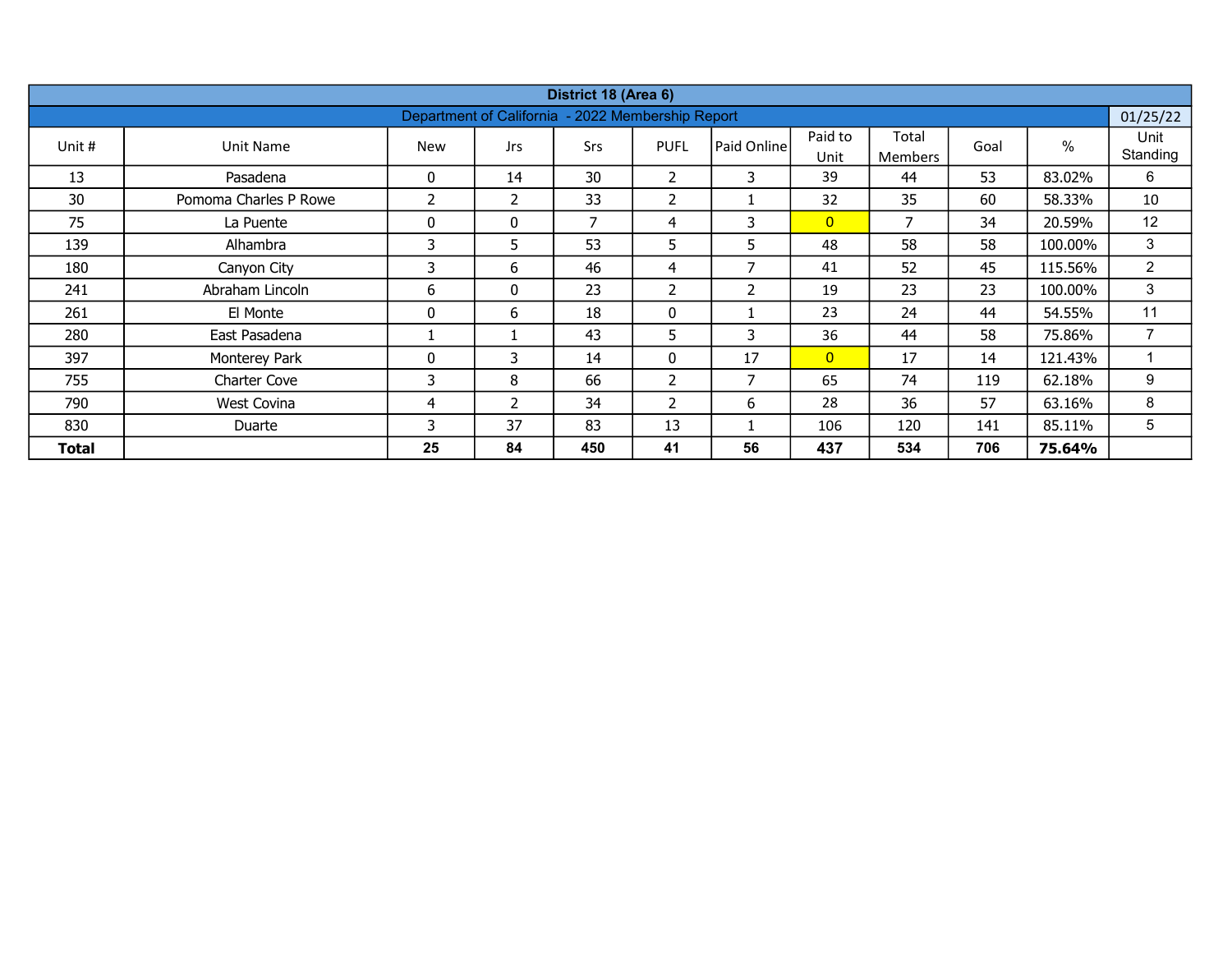|        |                   |              |                                                   | District 19 (Area 4) |                |              |                 |                         |      |        |                  |
|--------|-------------------|--------------|---------------------------------------------------|----------------------|----------------|--------------|-----------------|-------------------------|------|--------|------------------|
|        |                   |              | Department of California - 2022 Membership Report |                      |                |              |                 |                         |      |        | 01/25/22         |
| Unit # | Unit Name         | <b>New</b>   | Jrs                                               | Srs                  | <b>PUFL</b>    | Paid Online  | Paid to<br>Unit | Total<br><b>Members</b> | Goal | $\%$   | Unit<br>Standing |
| 134    | City of Paramount | 9            | 0                                                 | 11                   | 1              |              | 9               | 11                      | 22   | 50.00% | 12               |
| 170    | Bert S Crossland  | 0            | 5                                                 | 18                   | $\overline{2}$ |              | 20              | 23                      | 26   | 88.46% | 3                |
| 184    | South Bay         | 9            | 4                                                 | 90                   | 5              | 21           | 68              | 94                      | 124  | 75.81% | 6                |
| 270    | Downey            | $\mathbf{0}$ | 0                                                 | 9                    | $\overline{2}$ | $\mathbf{0}$ | $\overline{7}$  | 9                       | 12   | 75.00% | $\overline{7}$   |
| 272    | Montebello        | 9            | 0                                                 | 87                   | $\overline{2}$ | 8            | 77              | 87                      | 94   | 92.55% |                  |
| 314    | Hawthorne         | 0            | 3                                                 | 52                   | 14             | 6            | 35              | 55                      | 81   | 67.90% | 8                |
| 341    | Leland A Cupp     | 2            | 3                                                 | 32                   | 0              | 4            | 31              | 35                      | 53   | 66.04% | 9                |
| 352    | Gilbert W Lindsay | $\mathbf{0}$ | 0                                                 | $\mathbf{1}$         |                | 0            | $\overline{0}$  | -1                      | 10   | 10.00% | 14               |
| 359    | Norwalk           | 10           | 13                                                | 82                   | 5 <sup>5</sup> | 6            | 84              | 95                      | 147  | 64.63% | 10               |
| 411    | Rivera            | 6            | $\mathbf{1}$                                      | 29                   | $\mathbf{1}$   | 4            | 25              | 30                      | 51   | 58.82% | 11               |
| 465    | Clyde F Hager     |              | 4                                                 | $\overline{7}$       |                | 0            | 10              | 11                      | 14   | 78.57% | 5                |
| 496    | Lakewood          | 18           | 12                                                | 225                  | $\overline{7}$ | 8            | 222             | 237                     | 288  | 82.29% | 4                |
| 723    | Hollydale         |              | $\mathbf{1}$                                      | 18                   |                | 3            | 15              | 19                      | 21   | 90.48% | $\overline{2}$   |
| 833    | Lincoln Village   | $\mathbf{0}$ | 2                                                 | 15                   |                | 14           | 2               | 17                      | 36   | 47.22% | 13               |
| Total  |                   | 65           | 48                                                | 676                  | 43             | 76           | 605             | 724                     | 979  | 73.95% |                  |

| District 20 (Area 6)<br>01/25/22                                                                                                                         |                 |    |    |     |    |    |     |     |     |         |   |  |  |  |
|----------------------------------------------------------------------------------------------------------------------------------------------------------|-----------------|----|----|-----|----|----|-----|-----|-----|---------|---|--|--|--|
| Department of California - 2022 Membership Report                                                                                                        |                 |    |    |     |    |    |     |     |     |         |   |  |  |  |
| Paid to<br>Total<br>%<br>Unit #<br><b>PUFL</b><br>l Paid Online l<br>Unit Name<br><b>New</b><br>Goal<br>Srs<br>Jrs<br>Standing<br>Unit<br><b>Members</b> |                 |    |    |     |    |    |     |     |     |         |   |  |  |  |
| 176                                                                                                                                                      | San Fernando    | 0  |    | 57  |    | b  | 46  | 59  | 61  | 96.72%  | 3 |  |  |  |
| 311                                                                                                                                                      | Antelope Valley |    | 8  | 68  | 8  | 8  | 60  | 76  | 104 | 73.08%  | 5 |  |  |  |
| 348                                                                                                                                                      | Palmdale        |    | 0  | 35  |    |    | 28  | 35  | 44  | 79.55%  | 4 |  |  |  |
| 377                                                                                                                                                      | Sunland-Tujunga | 9  |    | 38  |    | 5  | 34  | 40  | 35  | 114.29% |   |  |  |  |
| 507                                                                                                                                                      | Newhall-Saugus  |    |    | 44  |    | 8  | 37  | 46  | 66  | 69.70%  | 6 |  |  |  |
| 520                                                                                                                                                      | Sun Valley      |    |    | 26  |    | 5  | 23  | 29  | 51  | 56.86%  |   |  |  |  |
| 817<br>42<br>42<br>42<br>100.00%<br>41<br>0<br>Panorama City<br>ь                                                                                        |                 |    |    |     |    |    |     |     |     |         |   |  |  |  |
| <b>Total</b>                                                                                                                                             |                 | 21 | 17 | 310 | 23 | 35 | 269 | 327 | 403 | 81.14%  |   |  |  |  |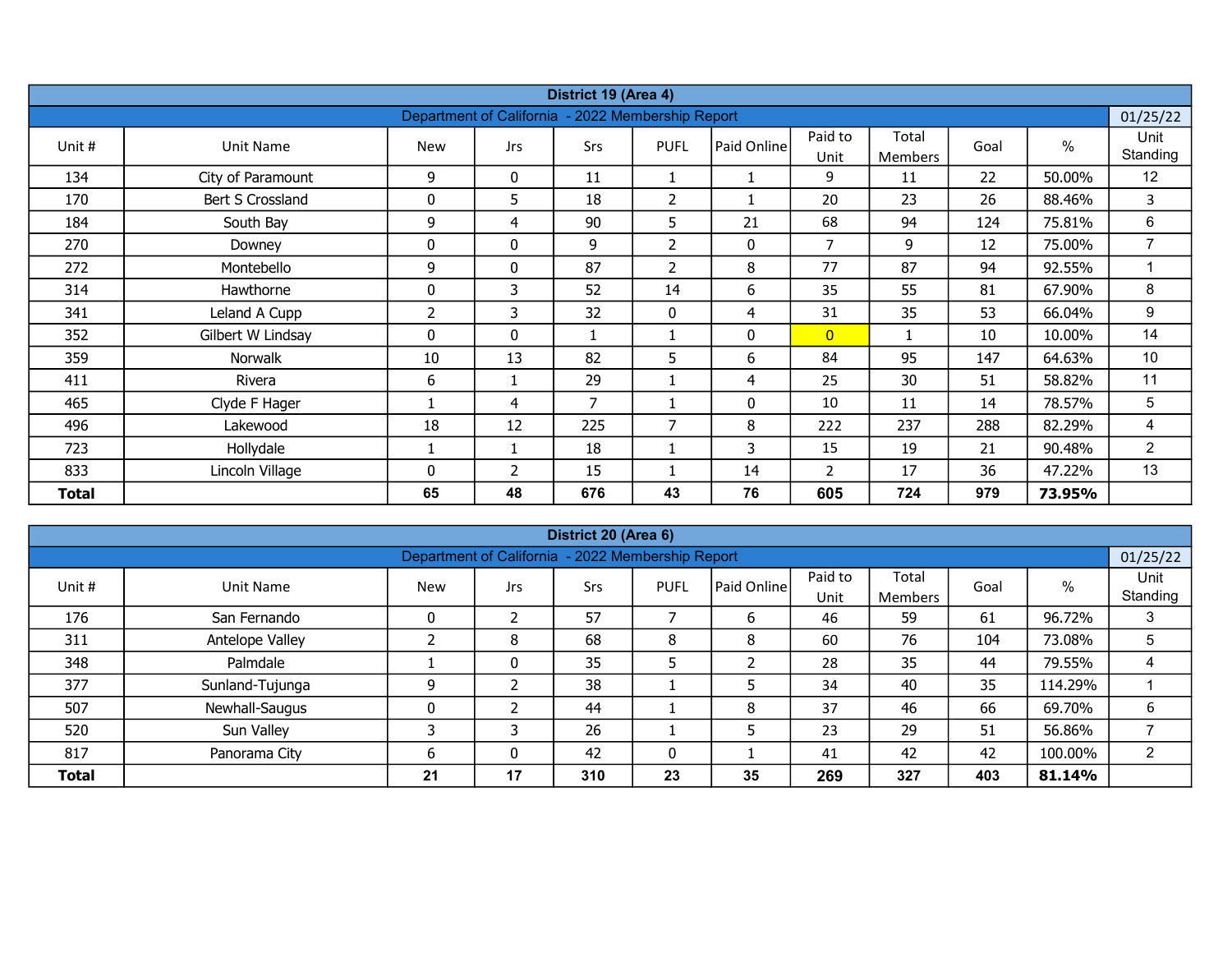| District 21 (Area 5) |                          |                |                                 |                |                          |                    |                 |                         |      |        |                  |  |  |  |
|----------------------|--------------------------|----------------|---------------------------------|----------------|--------------------------|--------------------|-----------------|-------------------------|------|--------|------------------|--|--|--|
|                      |                          |                | <b>Department of California</b> |                | - 2022 Membership Report |                    |                 |                         |      |        | 01/25/22         |  |  |  |
| Unit #               | Unit Name                | <b>New</b>     | <b>Jrs</b>                      | Srs            | <b>PUFL</b>              | <b>Paid Online</b> | Paid to<br>Unit | Total<br><b>Members</b> | Goal | %      | Unit<br>Standing |  |  |  |
| 53                   | Harold W Hyland          | 4              | 6                               | 53             | 8                        | 7                  | 44              | 59                      | 89   | 66.29% | 8                |  |  |  |
| 79                   | Riverside                | $\overline{7}$ | 5                               | 48             | $\overline{2}$           | 11                 | 40              | 53                      | 100  | 53.00% | 12               |  |  |  |
| 200                  | Lynn Mort                | 14             | 1                               | 57             | 4                        | 8                  | 46              | 58                      | 74   | 78.38% | $\overline{2}$   |  |  |  |
| 289                  | Carl R Meairs            | 16             | 8                               | 104            | $\overline{2}$           | 15                 | 95              | 112                     | 149  | 75.17% | 5                |  |  |  |
| 328                  | Norco                    | 0              | 5                               | 120            |                          | 25                 | 99              | 125                     | 200  | 62.50% | 9                |  |  |  |
| 428                  | San Gorgonio Pass        | 0              | 0                               | 4              |                          | 3                  | $\overline{0}$  | 4                       | 16   | 25.00% | 13               |  |  |  |
| 500                  | Mira Loma                | 2              | $\mathbf{1}$                    | 33             | 3                        | 3                  | 28              | 34                      | 56   | 60.71% | 10               |  |  |  |
| 519                  | Owen Coffman             | 27             | 54                              | 197            | 5                        | 29                 | 217             | 251                     | 327  | 76.76% | 4                |  |  |  |
| 574                  | Morrison Memorial        | 3              | 1                               | 41             | 0                        | 9                  | 33              | 42                      | 51   | 82.35% | 1                |  |  |  |
| 595                  | Perris                   | 0              | 3                               | 28             | 5                        | $\overline{7}$     | 19              | 31                      | 54   | 57.41% | 11               |  |  |  |
| 739                  | Herman Granados          | $\mathbf 0$    | $\mathbf{0}$                    | 10             | 4                        | 6                  | $\overline{0}$  | 10                      | 64   | 15.63% | 15               |  |  |  |
| 742                  | Joe Dominguez            | 5              | 4                               | 52             | 0                        | 19                 | 37              | 56                      | 72   | 77.78% | 3                |  |  |  |
| 800                  | Idyllwild                |                | 3                               | 80             |                          | 6                  | 76              | 83                      | 117  | 70.94% | $\overline{7}$   |  |  |  |
| 848                  | San Jacinto              | 6              | 5                               | 65             | 0                        | 6                  | 64              | 70                      | 98   | 71.43% | 6                |  |  |  |
| 852                  | Temecula-Murrieta Valley | $\mathbf 0$    | $\mathbf{0}$                    | $\overline{2}$ | 0                        | $\overline{2}$     | $\overline{0}$  | $\overline{2}$          | 10   | 20.00% | 14               |  |  |  |
| 951                  | Fellowship               | $\mathbf{0}$   | $\mathbf{0}$                    | 2              | $\mathbf{0}$             | 2                  | $\overline{0}$  | 2                       | 17   | 11.76% | 16               |  |  |  |
| <b>Total</b>         |                          | 85             | 96                              | 896            | 36                       | 158                | 798             | 992                     | 1494 | 66.40% |                  |  |  |  |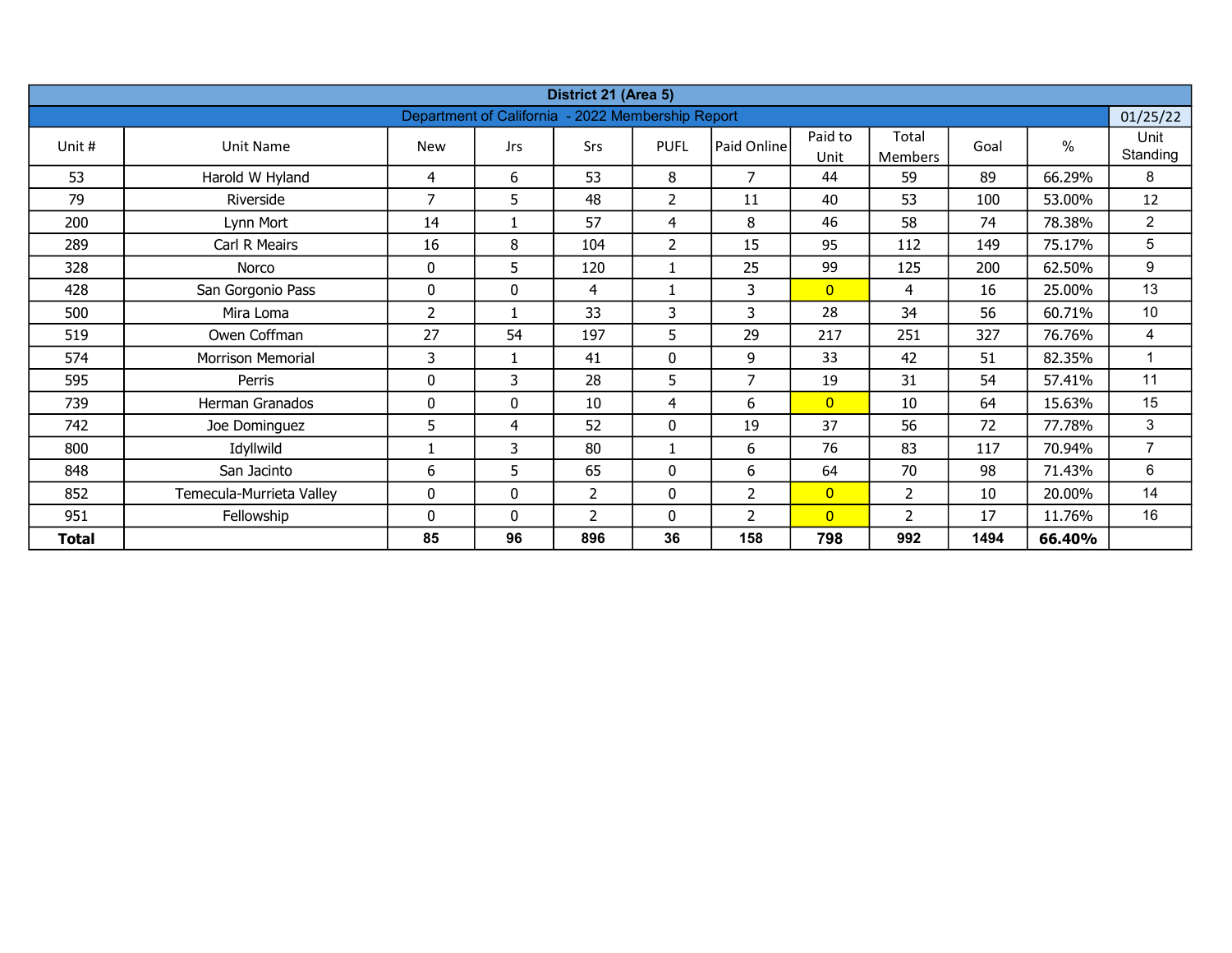| District 22 (Area 5)<br>Department of California - 2022 Membership Report |                          |                |                |      |                |                |                 |                  |      |               |                  |  |  |
|---------------------------------------------------------------------------|--------------------------|----------------|----------------|------|----------------|----------------|-----------------|------------------|------|---------------|------------------|--|--|
|                                                                           |                          |                |                |      |                |                |                 |                  |      |               | 01/25/22         |  |  |
| Unit #                                                                    | Unit Name                | <b>New</b>     | Jrs            | Srs  | <b>PUFL</b>    | Paid Online    | Paid to<br>Unit | Total<br>Members | Goal | $\frac{0}{0}$ | Unit<br>Standing |  |  |
| 146                                                                       | Oceanside                | 0              | 3              | 18   | $\mathbf{1}$   |                | 19              | 21               | 21   | 100.00%       |                  |  |  |
| 149                                                                       | JB Clark                 | $\overline{7}$ | $\mathbf{1}$   | 75   | 8              | 17             | 51              | 76               | 97   | 78.35%        | 8                |  |  |
| 201                                                                       | Dewitt C Mitchell        | 0              | 0              | 15   | $\mathbf{0}$   | $\mathbf{1}$   | 14              | 15               | 15   | 100.00%       | $\mathbf{1}$     |  |  |
| 255                                                                       | Larry E Bennett          | $\overline{4}$ | 29             | 115  | 15             | 10             | 119             | 144              | 169  | 85.21%        | 4                |  |  |
| 258                                                                       | Alpine                   |                | 5              | 34   | 3              | 5              | 31              | 39               | 52   | 75.00%        | 10               |  |  |
| 282                                                                       | La Mesa                  |                | $\overline{2}$ | 73   | 17             | $\overline{2}$ | 56              | 75               | 111  | 67.57%        | 14               |  |  |
| 303                                                                       | El Cajon                 | 0              | 0              | 9    | $\mathbf 0$    | $\overline{2}$ | $\overline{7}$  | 9                | 14   | 64.29%        | 15               |  |  |
| 310                                                                       | Dennis T Williams        | 6              | 6              | 89   | 9              | 11             | 75              | 95               | 123  | 77.24%        | 9                |  |  |
| 364                                                                       | Santee                   | 0              | 0              | 14   | $\mathbf 0$    | 14             | $\overline{0}$  | 14               | 21   | 66.67%        | 15               |  |  |
| 365                                                                       | Alvin Myo Dunn           | $\mathbf 0$    | $\overline{2}$ | 55   | 3              | 11             | 43              | 57               | 79   | 72.15%        | 13               |  |  |
| 416                                                                       | San Dieguito             | $\mathbf{0}$   | 0              | 21   | 8              | 13             | $\overline{0}$  | 21               | 29   | 72.41%        | 12               |  |  |
| 434                                                                       | Chula Vista              | 5              | $\mathbf{1}$   | 105  | 15             | 10             | 81              | 106              | 197  | 53.81%        | 17               |  |  |
| 460                                                                       | Albert J Hickman         | $\mathbf 0$    | 6              | 80   | 8              | $\overline{7}$ | 71              | 86               | 118  | 72.88%        | 11               |  |  |
| 468                                                                       | Lincoln Deming           | $\overline{7}$ | 5              | 100  | 6              | 20             | 79              | 105              | 131  | 80.15%        | 5                |  |  |
| 552                                                                       | Pacific Beach            | $\overline{4}$ | 3              | 50   | 3              | $\overline{2}$ | 48              | 53               | 56   | 94.64%        | 3                |  |  |
| 619                                                                       | Sgt Allan K Walker, USMC | 0              | 0              | 0    | 0              | 0              | $\overline{0}$  | 0                | 17   | $0.00\%$      | 19               |  |  |
| 731                                                                       | Larry E Holmberg         | 0              | $\mathbf{1}$   | 10   | $\overline{2}$ | $\mathbf{1}$   | 8               | 11               | 21   | 52.38%        | 18               |  |  |
| 820                                                                       | Imperial Beach           | 8              | $\overline{2}$ | 79   | 5              | $\overline{7}$ | 69              | 81               | 102  | 79.41%        | $\overline{7}$   |  |  |
| 853                                                                       | Borrego Springs          | $\overline{7}$ | $\mathbf{1}$   | 103  | 8              | 8              | 88              | 104              | 130  | 80.00%        | 6                |  |  |
| <b>Total</b>                                                              |                          | 50             | 67             | 1045 | 111            | 142            | 859             | 1112             | 1503 | 73.99%        |                  |  |  |

| District 23 (Area 4)<br>01/25/22                                                                                                                 |                                                   |   |    |     |    |    |     |     |     |         |                |  |  |  |  |
|--------------------------------------------------------------------------------------------------------------------------------------------------|---------------------------------------------------|---|----|-----|----|----|-----|-----|-----|---------|----------------|--|--|--|--|
|                                                                                                                                                  | Department of California - 2022 Membership Report |   |    |     |    |    |     |     |     |         |                |  |  |  |  |
| Paid to<br>Total<br>$\%$<br>Paid Online<br>Unit #<br><b>New</b><br><b>PUFL</b><br>Goal<br>Unit Name<br>Srs<br>Jrs<br>Standing<br>Unit<br>Members |                                                   |   |    |     |    |    |     |     |     |         |                |  |  |  |  |
| 228                                                                                                                                              | Benj J Bowie                                      |   | 19 | 34  |    |    | 50  | 53  | 53  | 100.00% | 3              |  |  |  |  |
| 252                                                                                                                                              | Jackie Robinson                                   |   | 27 | 161 |    | 14 | 169 | 188 | 265 | 70.94%  | 5              |  |  |  |  |
| 578                                                                                                                                              | Chappie James                                     |   |    | 78  |    | 4  | 77  | 83  | 81  | 102.47% | $\overline{2}$ |  |  |  |  |
| 639                                                                                                                                              | Dorie Miller                                      |   | 23 | 43  |    | 0  | 64  | 66  | 61  | 108.20% |                |  |  |  |  |
| 784<br>Sammy Davis Jr<br>15<br>80.00%<br>12<br>11<br>0<br>11<br>ᆠᅶ                                                                               |                                                   |   |    |     |    |    |     |     |     |         |                |  |  |  |  |
| <b>Total</b>                                                                                                                                     |                                                   | 9 | 75 | 327 | 11 | 20 | 371 | 402 | 475 | 84.63%  |                |  |  |  |  |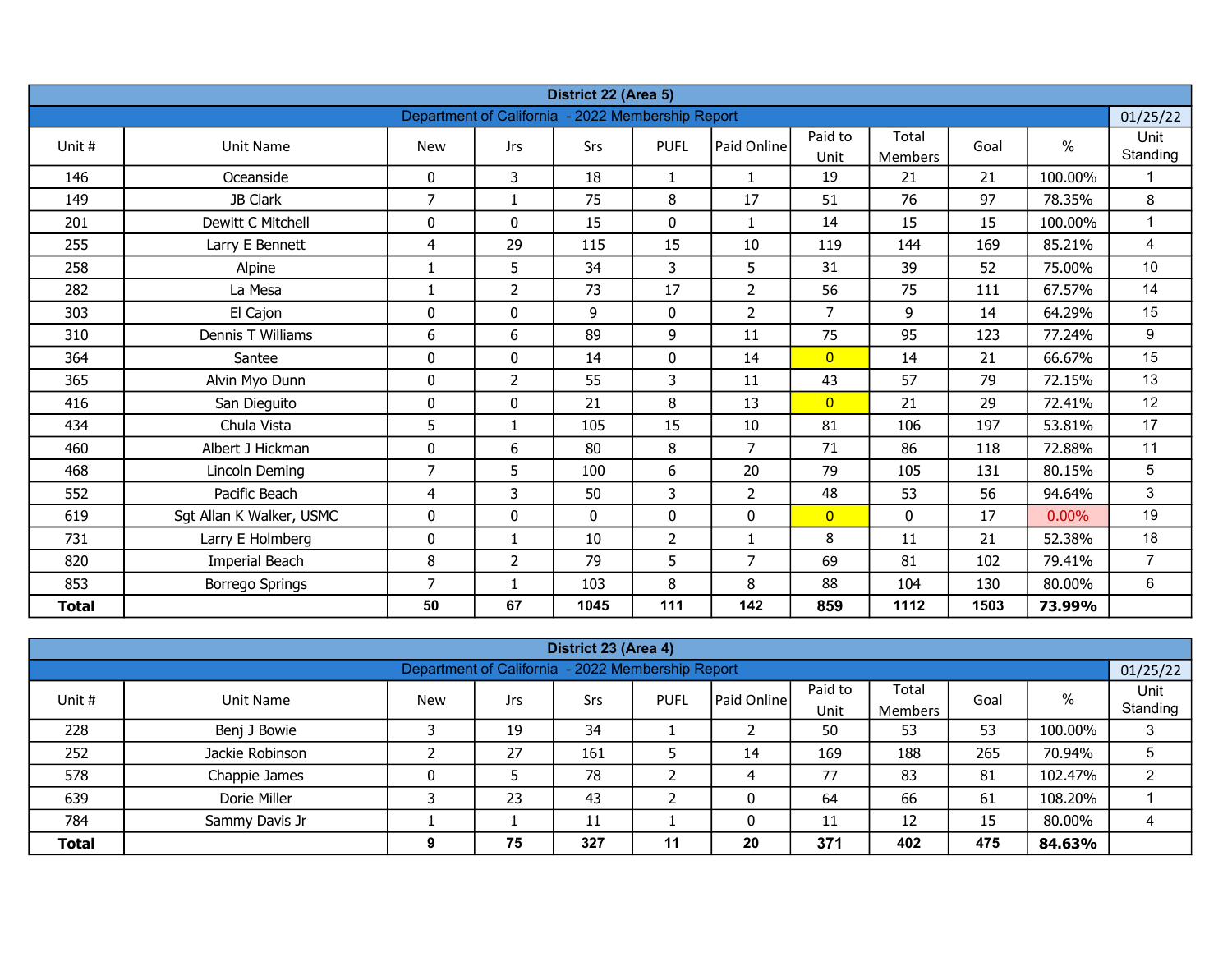| District 24 (Area 6)                                                       |                                                                                                                                             |  |  |    |  |    |    |    |     |         |   |  |  |  |
|----------------------------------------------------------------------------|---------------------------------------------------------------------------------------------------------------------------------------------|--|--|----|--|----|----|----|-----|---------|---|--|--|--|
| Department of California - 2022 Membership Report<br>01/25/22              |                                                                                                                                             |  |  |    |  |    |    |    |     |         |   |  |  |  |
| Paid to<br>Total                                                           |                                                                                                                                             |  |  |    |  |    |    |    |     |         |   |  |  |  |
|                                                                            | Unit<br>$\%$<br>Paid Online<br>Unit #<br><b>New</b><br>Unit Name<br>Srs<br><b>PUFL</b><br>Goal<br>Jrs<br>Standing<br>Unit<br><b>Members</b> |  |  |    |  |    |    |    |     |         |   |  |  |  |
| 43                                                                         | Hollywood                                                                                                                                   |  |  | 87 |  | 28 | 61 | 90 | 104 | 86.54%  | ⌒ |  |  |  |
| 46                                                                         | Community                                                                                                                                   |  |  | 51 |  |    | 43 | 56 | 41  | 136.59% |   |  |  |  |
| 283                                                                        | 189<br>Palisades<br>27<br>71<br>98<br>51.85%<br>13<br>79                                                                                    |  |  |    |  |    |    |    |     |         |   |  |  |  |
| 183<br>35<br>334<br><b>Total</b><br>21<br>209<br>23<br>38<br>244<br>73.05% |                                                                                                                                             |  |  |    |  |    |    |    |     |         |   |  |  |  |

| District 25 (Area 5)<br>Department of California - 2022 Membership Report |                                 |                |                |      |                |                |                 |                         |      |               |                  |  |  |
|---------------------------------------------------------------------------|---------------------------------|----------------|----------------|------|----------------|----------------|-----------------|-------------------------|------|---------------|------------------|--|--|
|                                                                           |                                 |                |                |      |                |                |                 |                         |      |               | 01/25/22         |  |  |
| Unit #                                                                    | <b>Unit Name</b>                | <b>New</b>     | <b>Jrs</b>     | Srs  | <b>PUFL</b>    | Paid Online    | Paid to<br>Unit | Total<br><b>Members</b> | Goal | $\frac{0}{0}$ | Unit<br>Standing |  |  |
| 14                                                                        | San Bernardino                  | $\mathbf{1}$   | 4              | 39   | $\overline{2}$ | 2              | 39              | 43                      | 42   | 102.38%       | 1                |  |  |
| 106                                                                       | Redlands                        | 11             | 6              | 140  | 5              | 19             | 122             | 146                     | 176  | 82.95%        | 6                |  |  |
| 112                                                                       | Ontario                         | 5              | $\mathbf{0}$   | 56   | 0              | 4              | 52              | 56                      | 69   | 81.16%        | $\overline{7}$   |  |  |
| 155                                                                       | Colton                          | $\overline{2}$ | 13             | 44   | $\overline{2}$ | 5              | 50              | 57                      | 73   | 78.08%        | 9                |  |  |
| 229                                                                       | Leo Collins                     | 3              | 3              | 31   | $\mathbf{1}$   | 4              | 29              | 34                      | 56   | 60.71%        | 15               |  |  |
| 256                                                                       | Apple Valley                    | $\overline{2}$ | $\mathbf 0$    | 26   | $\mathbf 0$    | $\pmb{0}$      | 26              | 26                      | 31   | 83.87%        | 5                |  |  |
| 262                                                                       | Fontana                         | 6              | 11             | 64   | $\mathbf{1}$   | 8              | 66              | 75                      | 84   | 89.29%        | $\overline{2}$   |  |  |
| 299                                                                       | Chino                           | 10             | $\overline{2}$ | 113  | $\overline{7}$ | $\overline{7}$ | 101             | 115                     | 160  | 71.88%        | 10 <sup>°</sup>  |  |  |
| 324                                                                       | <b>Richard Arnold Griffith</b>  | 5              | $\overline{7}$ | 38   | 5              | 5              | 35              | 45                      | 53   | 84.91%        | 4                |  |  |
| 421                                                                       | Highland                        | 23             | 13             | 170  | $\overline{4}$ | 19             | 160             | 183                     | 264  | 69.32%        | 13               |  |  |
| 422                                                                       | Robert Allen Romo               | 12             | 11             | 88   | $\mathbf 0$    | 13             | 86              | 99                      | 124  | 79.84%        | 8                |  |  |
| 426                                                                       | Yucaipa Valley                  | $\mathbf{1}$   | 0              | 15   | $\mathbf{1}$   | $\mathbf{1}$   | 13              | 15                      | 36   | 41.67%        | 18               |  |  |
| 466                                                                       | Paul F Diekmann                 | 6              | $\mathbf{1}$   | 94   | $\mathbf 1$    | $\overline{7}$ | 87              | 95                      | 150  | 63.33%        | 14               |  |  |
| 497                                                                       | Bloomington                     | $\mathbf{1}$   | $\mathbf 0$    | 18   | $\mathbf{1}$   | $\pmb{0}$      | 17              | 18                      | 30   | 60.00%        | 16               |  |  |
| 584                                                                       | Big Bear Lake/ Sgt Mjr Al Woody | 6              | $\mathbf{0}$   | 69   | 5              | 9              | 55              | 69                      | 97   | 71.13%        | 11               |  |  |
| 650                                                                       | Philip Marmolejo                | 8              | 9              | 72   | $\mathbf{1}$   | $\pmb{0}$      | 80              | 81                      | 94   | 86.17%        | 3                |  |  |
| 710                                                                       | <b>Guy Wynton Morris</b>        | 8              | $\overline{7}$ | 27   | 0              | 4              | 30              | 34                      | 88   | 38.64%        | 19               |  |  |
| 751                                                                       | Newberry                        | $\mathbf 0$    | $\overline{2}$ | 38   | 3              | $\overline{2}$ | 35              | 40                      | 77   | 51.95%        | 17               |  |  |
| 777                                                                       | Richard O Reed                  | 5              | 16             | 88   | 9              | 3              | 92              | 104                     | 148  | 70.27%        | 12               |  |  |
| 835                                                                       | Rancho Cucamonga                | 0              | $\mathbf 0$    | 18   | $\mathbf 0$    | $\overline{2}$ | 16              | 18                      | 14   | 128.57%       | $\mathbf{1}$     |  |  |
| <b>Total</b>                                                              |                                 | 115            | 105            | 1248 | 48             | 114            | 1191            | 1353                    | 1866 | 72.51%        |                  |  |  |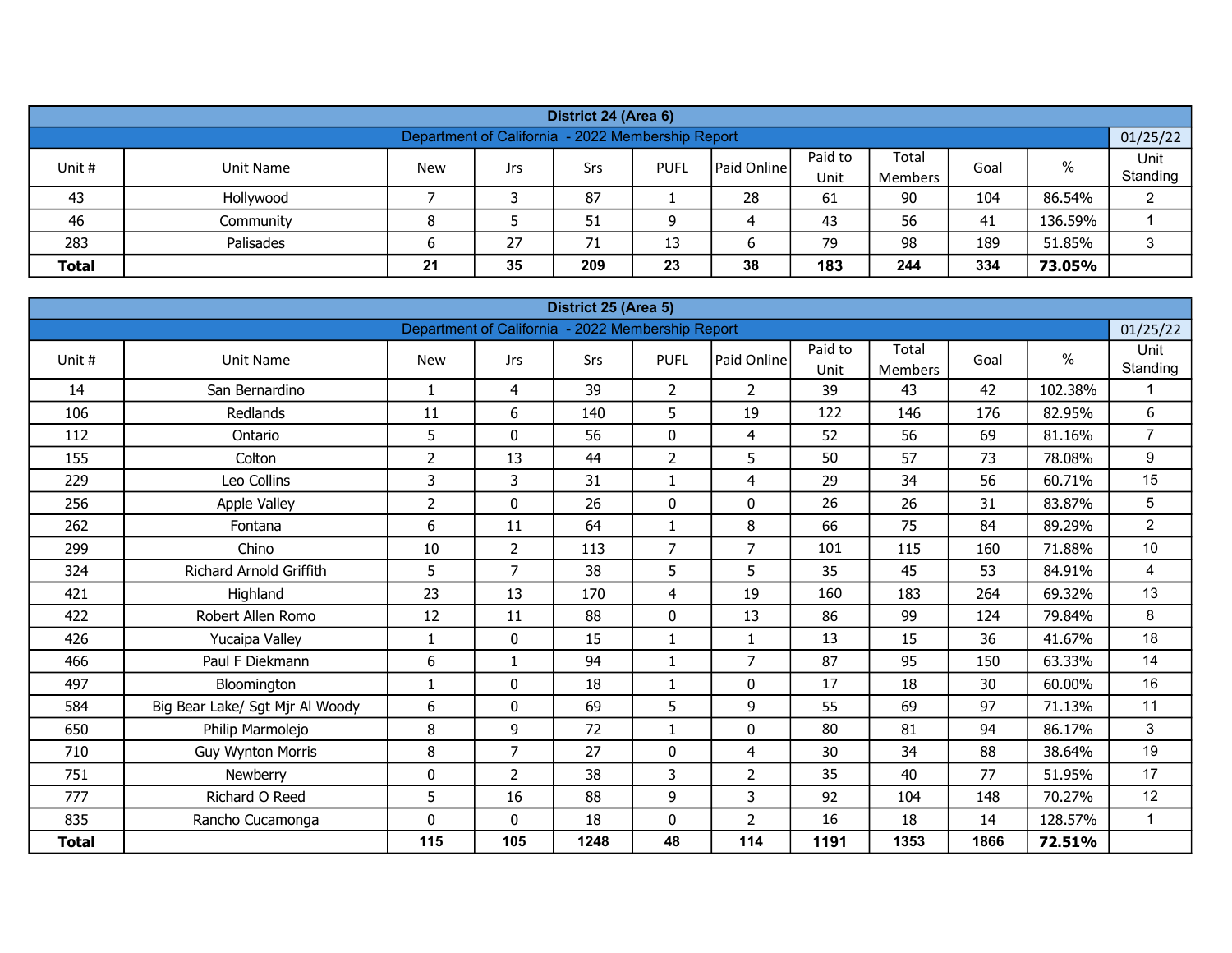| District 26 (Area 2)<br>01/25/22                                                                                                                      |                                                   |    |    |     |    |    |                |     |     |         |   |  |  |  |  |
|-------------------------------------------------------------------------------------------------------------------------------------------------------|---------------------------------------------------|----|----|-----|----|----|----------------|-----|-----|---------|---|--|--|--|--|
|                                                                                                                                                       | Department of California - 2022 Membership Report |    |    |     |    |    |                |     |     |         |   |  |  |  |  |
| Paid to<br>Total<br>$\%$<br>Unit #<br>  Paid Online  <br>Srs<br>Unit Name<br><b>New</b><br><b>PUFL</b><br>Goal<br>Jrs.<br>Standing<br>Unit<br>Members |                                                   |    |    |     |    |    |                |     |     |         |   |  |  |  |  |
| 82                                                                                                                                                    | San Mateo                                         |    |    | 60  |    |    | 54             | 61  | 87  | 70.11%  | 5 |  |  |  |  |
| 105                                                                                                                                                   | Redwood City                                      |    |    | 25  |    |    | 29             | 29  | 25  | 116.00% |   |  |  |  |  |
| 238                                                                                                                                                   | Pacifica                                          |    | 0  |     |    |    | $\overline{0}$ |     | 33  | 9.09%   | 6 |  |  |  |  |
| 472                                                                                                                                                   | George Tadlock- E Unit                            |    |    | 34  |    | 21 | 13             | 39  | 37  | 105.41% | 2 |  |  |  |  |
| 474                                                                                                                                                   | Coastside                                         | 4  | 0  | 76  |    | 11 | 63             | 76  | 94  | 80.85%  | 3 |  |  |  |  |
| 80<br>585<br>Lloyd J Tobey<br>59<br>59<br>73.75%<br>0<br>54                                                                                           |                                                   |    |    |     |    |    |                |     |     |         |   |  |  |  |  |
| <b>Total</b>                                                                                                                                          |                                                   | 22 | 10 | 257 | 12 | 42 | 213            | 267 | 356 | 75.00%  |   |  |  |  |  |

| District 27 (Area 3)<br>01/25/22                                                                                                                        |                   |  |   |    |  |   |    |    |    |        |  |  |  |  |
|---------------------------------------------------------------------------------------------------------------------------------------------------------|-------------------|--|---|----|--|---|----|----|----|--------|--|--|--|--|
| Department of California - 2022 Membership Report                                                                                                       |                   |  |   |    |  |   |    |    |    |        |  |  |  |  |
| Paid to<br>Total<br>Paid Online<br>$\%$<br><b>PUFL</b><br>Unit #<br><b>Unit Name</b><br><b>New</b><br>Goal<br>Srs<br>Jrs<br>Standing<br>Unit<br>Members |                   |  |   |    |  |   |    |    |    |        |  |  |  |  |
| 118                                                                                                                                                     | Inyo              |  |   | 68 |  |   | 68 | 72 | 74 | 97.30% |  |  |  |  |
| 457                                                                                                                                                     | Glacier           |  | 0 | 25 |  |   | 21 | 25 | 31 | 80.65% |  |  |  |  |
| 476                                                                                                                                                     | Harry V Bailey Sr |  |   | 63 |  | 9 | 59 | 68 | 81 | 83.95% |  |  |  |  |
| 684<br>100<br>108<br>158<br>John M Armitage<br>68.35%<br>8<br>93<br>11                                                                                  |                   |  |   |    |  |   |    |    |    |        |  |  |  |  |
| 240<br>17<br>256<br>273<br>344<br><b>Total</b><br>24<br>79.36%<br>11                                                                                    |                   |  |   |    |  |   |    |    |    |        |  |  |  |  |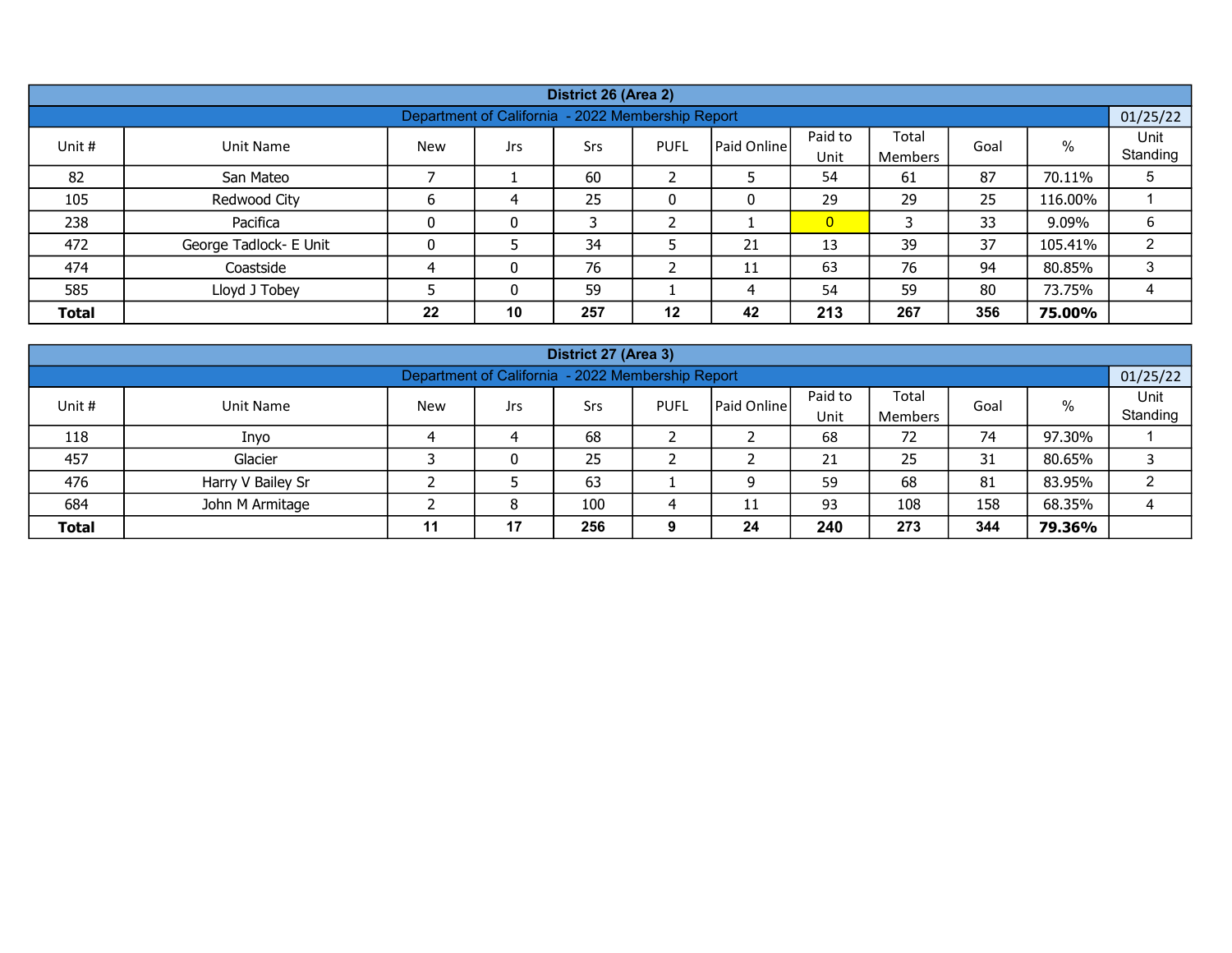| District 28 (Area 2) |                         |             |                                                   |     |             |             |                 |                         |      |         |                  |  |  |  |
|----------------------|-------------------------|-------------|---------------------------------------------------|-----|-------------|-------------|-----------------|-------------------------|------|---------|------------------|--|--|--|
|                      |                         |             | Department of California - 2022 Membership Report |     |             |             |                 |                         |      |         | 01/25/22         |  |  |  |
| Unit #               | Unit Name               | <b>New</b>  | <b>Jrs</b>                                        | Srs | <b>PUFL</b> | Paid Online | Paid to<br>Unit | Total<br><b>Members</b> | Goal | %       | Unit<br>Standing |  |  |  |
| 31                   | Salinas                 | 0           | $\mathbf{0}$                                      | 87  | 8           | 15          | 64              | 87                      | 158  | 55.06%  | 8                |  |  |  |
| 41                   | Monterey Peninsula      | 5           | $\overline{\mathcal{L}}$                          | 29  | 0           |             | 30              | 31                      | 30   | 103.33% |                  |  |  |  |
| 69                   | San Benito              | 0           | 4                                                 | 11  | 0           | 12          | 3               | 15                      | 32   | 46.88%  | 9                |  |  |  |
| 81                   | Gonzales                | 3           | 3                                                 | 31  |             | 5           | 28              | 34                      | 48   | 70.83%  | 6                |  |  |  |
| 121                  | Edward H Lorenson       | $\mathbf 0$ | $\mathbf{0}$                                      |     | 0           |             | $\overline{0}$  |                         | 25   | 4.00%   | 10               |  |  |  |
| 512                  | Carmel                  | 6           | $\overline{\mathcal{L}}$                          | 37  | 0           | 10          | 29              | 39                      | 46   | 84.78%  | 3                |  |  |  |
| 589                  | Cecil M Anderson        | $\mathbf 0$ |                                                   | 28  |             | 7           | 22              | 30                      | 38   | 78.95%  | 5                |  |  |  |
| 591                  | Seaside                 | $\Omega$    | 5                                                 | 66  | 3           | 4           | 64              | 71                      | 103  | 68.93%  | $\overline{ }$   |  |  |  |
| 593                  | Prunedale               | 10          | 8                                                 | 104 | 8           | 14          | 90              | 112                     | 139  | 80.58%  | 4                |  |  |  |
| 694                  | <b>Monterey Cypress</b> | 3           | 14                                                | 131 | 4           | 17          | 124             | 145                     | 166  | 87.35%  | $\overline{2}$   |  |  |  |
| <b>Total</b>         |                         | 27          | 40                                                | 525 | 25          | 86          | 454             | 565                     | 785  | 71.97%  |                  |  |  |  |